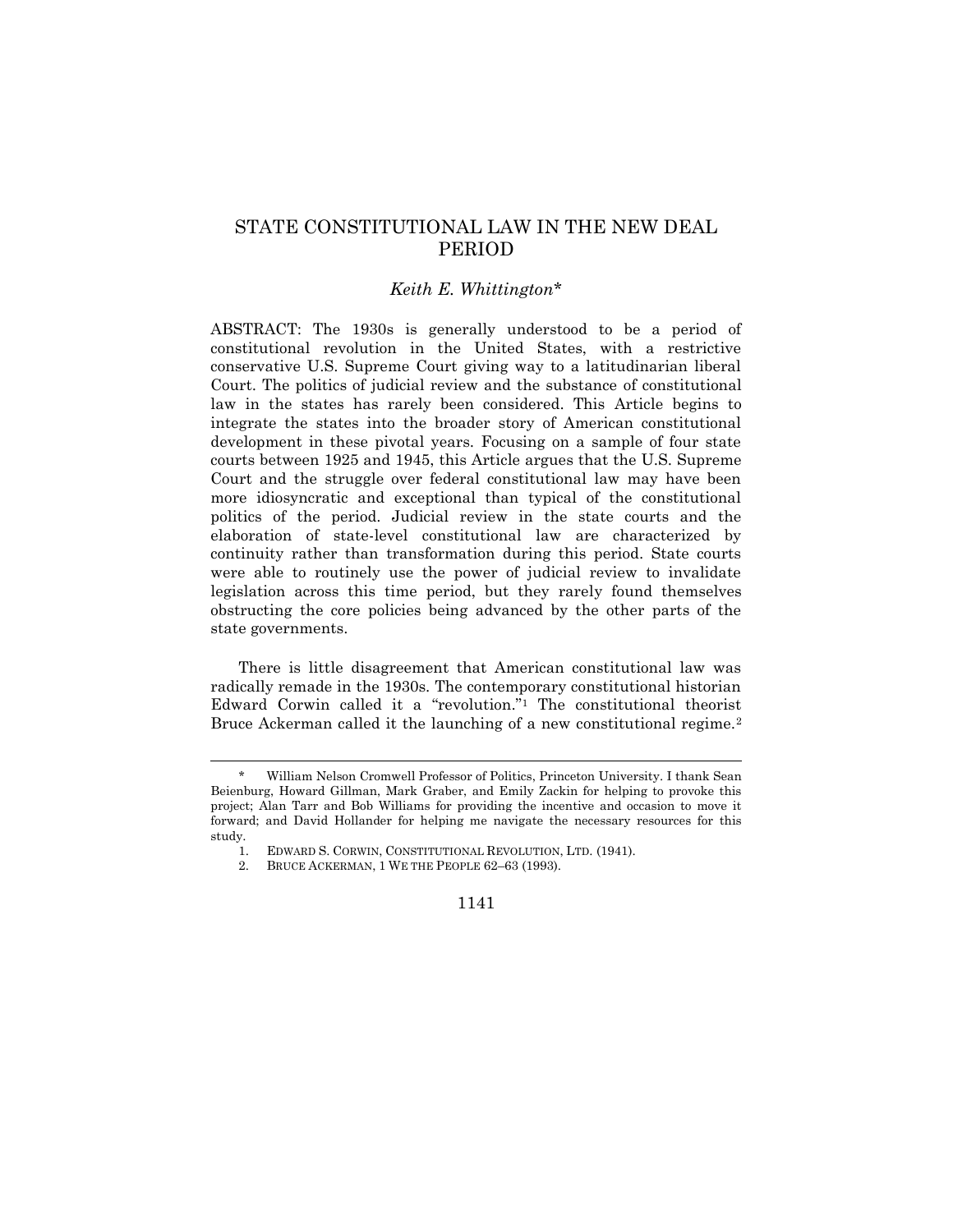There may be lingering uncertainty as to how exactly the revolution came about, but there is little uncertainty about whether the shape of American constitutional law was very different in 1940 than it had been in 1930.<sup>3</sup> The old constitutional order came to an end during the presidency of Franklin D. Roosevelt, and a new constitutional order was born.

Such claims are sweeping, but they largely ignore a significant part of the American constitutional landscape—state constitutional law and the work of the state courts. The state constitutional experience has long been relatively ignored. While generations of scholars have lavished attention on the work of the U.S. Supreme Court, the exercise of judicial review by the state courts has gone mostly unexamined.<sup>4</sup>

Our understanding of American constitutionalism is enfeebled if we do not take into account the states. Donald Lutz once pointed out that the U.S. Constitution is an "incomplete [text] without the state constitutions."<sup>5</sup> The state constitutions provide essential background for fleshing out the political system that the U.S. Constitution helped to establish.<sup>6</sup> In contrast to the anemic history of constitution-making at the federal level, there has been a robust history of higher lawmaking at the state level.<sup>7</sup> State constitutions have been a locus for developing

<sup>3.</sup> The argument largely revolves around whether internal or external explanations best account for the U.S. Supreme Court's reconstruction of American constitutional law in the 1930s. The internal account emphasizes the growing intellectual and practical problems of continuing to apply traditional doctrines in changing economic circumstances. BARRY CUSHMAN, RETHINKING THE NEW DEAL COURT: THE STRUCTURE OF A CONSTITUTIONAL REVOLUTION 4–7 (1998) ("The story of the 1930s is in part the story of how this integrated body of jurisprudence disintegrated when the Court, in response to a particular statutory initiative, abandoned a doctrinal formulation that had become a central nexus of such integration."). The external account emphasizes the significance of political events in driving the Justices to overturn inherited doctrine. WILLIAM E. LEUCHTENBURG, THE SUPREME COURT REBORN 216 (1995) ("In the spring of 1937, though, in the midst of controversy over President Roosevelt's Court-packing message, the Court began to execute an astonishing about-face.").

<sup>4.</sup> For an important exception, see SCOTT D. GERBER, A DISTINCT JUDICIAL POWER (2011), describing the origins of state judicial review in the colonial and confederation period, and Jed Handelsman Shugerman, *Economic Crisis and the Rise of Judicial Elections and Judicial Review*, 123 HARV. L. REV. 1061 (2010), describing the emergence of state judicial review in the early republic.

<sup>5.</sup> Donald S. Lutz, *The United States Constitution as an Incomplete Text*, 496 ANNALS AM. ACAD. POL. & SOC. SCI. 23, 30 (1988). It might also be argued that state constitutions are incomplete without the Federal Constitution. James A. Gardner, *The Failed Discourse of State Constitutionalism*, 90 MICH. L. REV. 761 (1992).

<sup>6.</sup> *See, e.g.*, ROBERT F. WILLIAMS, THE LAW OF AMERICAN STATE CONSTITUTIONS (2009).

<sup>7.</sup> *See, e.g.*, JOHN J. DINAN, THE AMERICAN STATE CONSTITUTIONAL TRADITION (2006); G. ALAN TARR, UNDERSTANDING STATE CONSTITUTIONS (2000).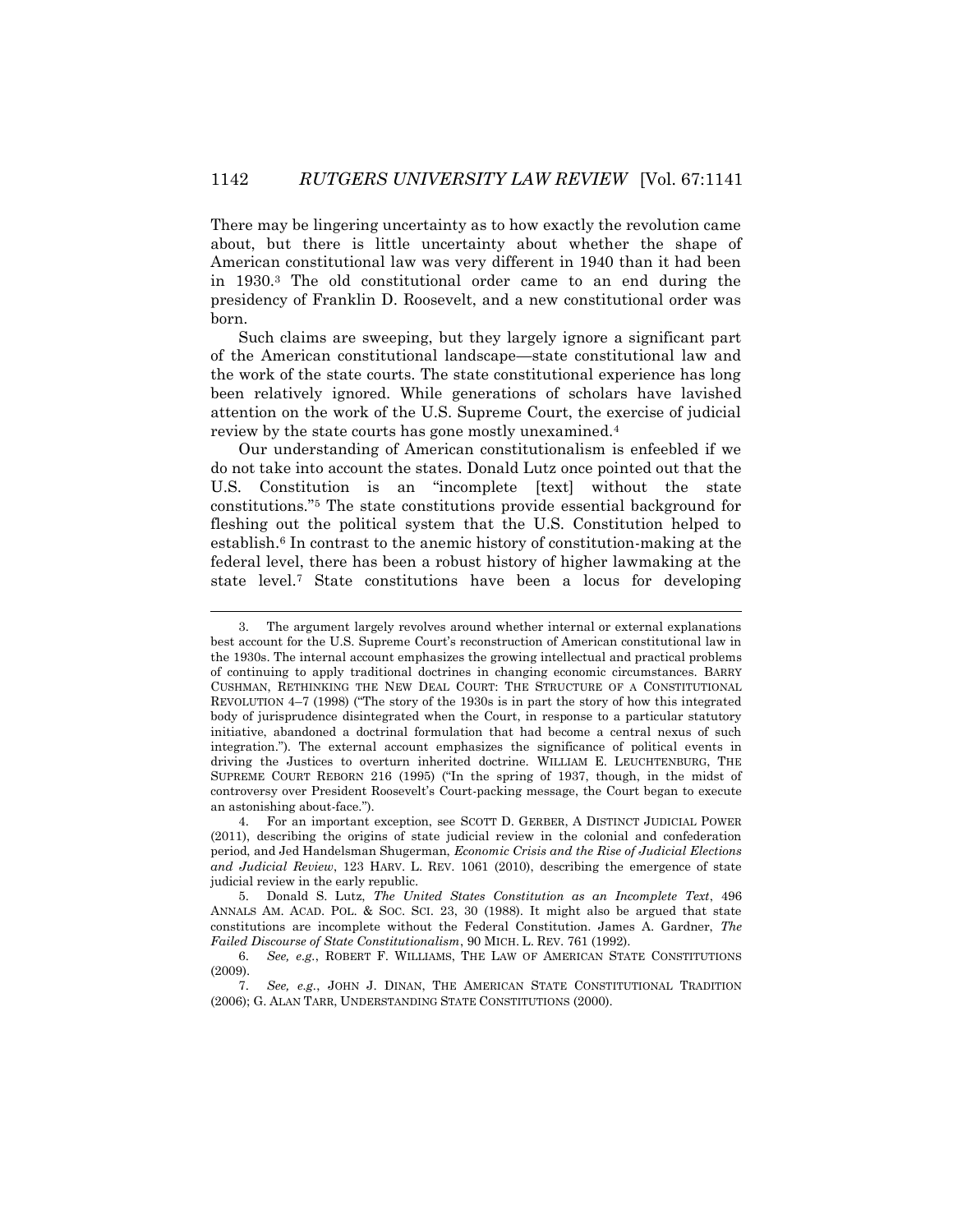alternative constitutional traditions not fully represented in federal constitutional law.<sup>8</sup> They have been a place to contest federal understandings of the American constitutional tradition.<sup>9</sup> As Sanford Levinson has argued, it is a mistake to identify "American constitutional law" with the law of the U.S. Constitution.<sup>10</sup> "American constitutionalism" is broader than what the U.S. Supreme Court says about the U.S. Constitution.<sup>11</sup>

In this Article, I consider the exercise of state-level judicial review against the background of the federal experience. If the New Deal was a transformative experience in American constitutionalism broadly, we ought to see some evidence of it in state-level judicial review as well. The Great Depression undoubtedly put pressure on the state governments and on inherited assumptions of state constitutional law just as it did the federal. Likewise, conservatives struggled to retain power in the states in the midst of the sweeping societal changes of the 1930s just as they did in federal government. Did state courts likewise respond by striking down state laws at an unprecedented rate? Did state politicians find themselves hamstrung by state constitutional rules? Did state constitutional law have to go through a similar revolution in the 1930s? Surprisingly, the answer appears to be no. The experience of the U.S. Supreme Court in the New Deal period appears to be idiosyncratic and exceptional rather than typical of the politics of judicial review of the time. State courts made active use of the power of judicial review during the New Deal period, but judicial review in those courts was characterized more by continuity than transformation, more by deference than activism.

The Article proceeds in three parts. The first part briefly reviews the events of the 1930s in the U.S. Supreme Court. The second part considers the exercise of judicial review in a sample of state high courts from 1926 to 1945. The final part considers the main currents of state constitutional law in the New Deal period.

<sup>8.</sup> *See, e.g.*, EMILY J. ZACKIN, LOOKING FOR RIGHTS IN ALL THE WRONG PLACES: WHY STATE CONSTITUTIONS CONTAIN AMERICA'S POSITIVE RIGHTS (2013); Neal Devins, *How State Supreme Courts Take Consequences into Account: Toward a State-Centered Understanding of State Constitutionalism*, 62 STAN. L. REV. 1629 (2010).

<sup>9.</sup> *See, e.g.*, Sean Beienburg, *Contesting the U.S. Constitution Through State Amendments: The 2011 and 2012 Elections*, 129 POL. SCI. Q. 55 (2014).

<sup>10.</sup> Sanford Levinson, *America's "Other Constitutions": The Importance of State Constitutions for Our Law and Politics*, 45 TULSA L. REV. 813 (2011).

<sup>11.</sup> *See, e.g.*, HOWARD GILLMAN, MARK A. GRABER & KEITH E. WHITTINGTON, AMERICAN CONSTITUTIONALISM: POWERS, RIGHTS, AND LIBERTIES (2015) (surveying American constitutional debates both in and outside of the U.S. Supreme Court).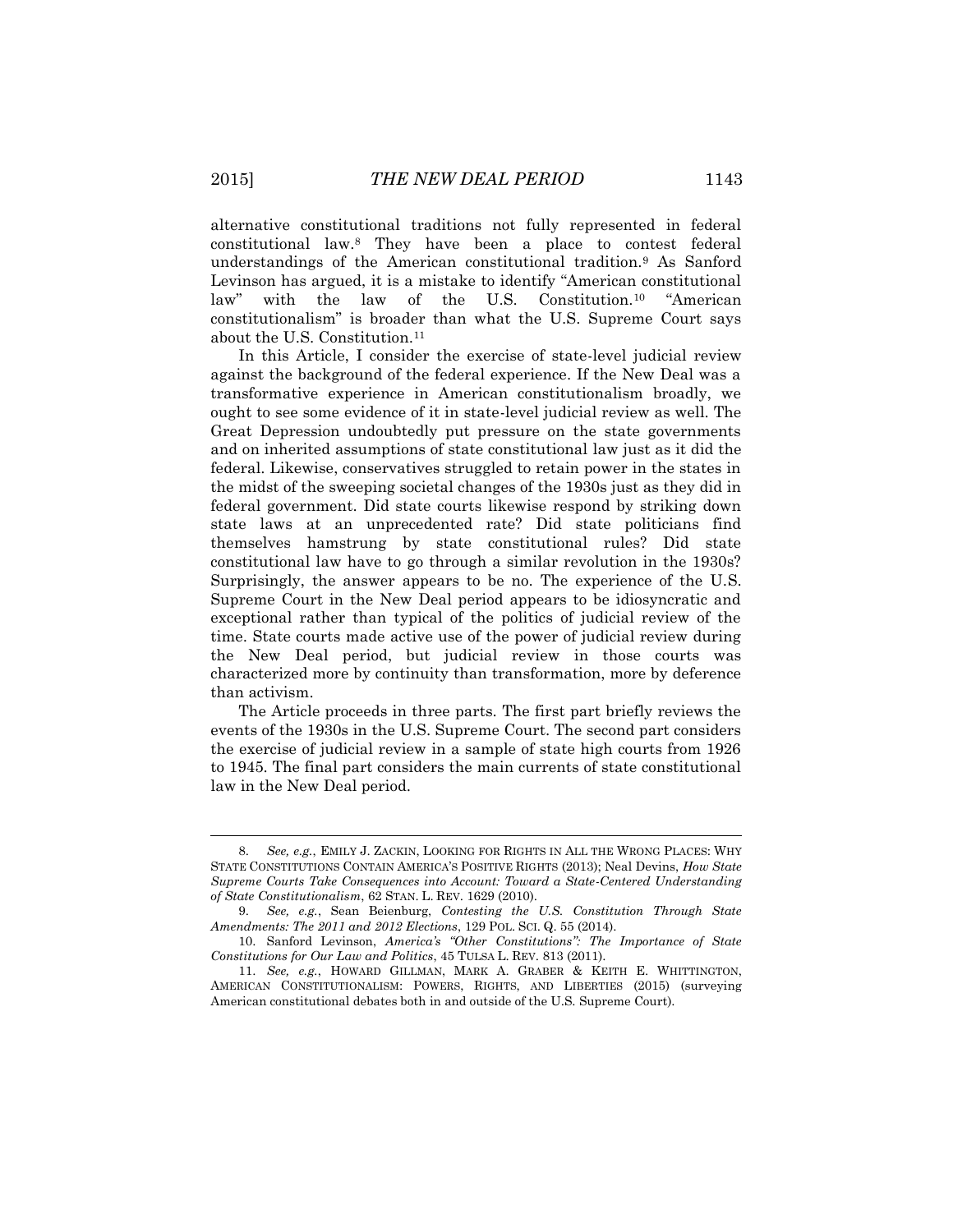#### I. THE REVOLUTION OF 1937

The 1930s proved to be a tumultuous time for the U.S. Supreme Court. In the 1920s, the Taft Court was riding high, developing a relatively conservative jurisprudence and aggressively exercising the power of judicial review to limit both Congress and the states. In the 1930s, the U.S. Supreme Court turned its attention squarely to the coordinate branches of the federal government and quickly found itself in a confrontation with the ascendant New Dealers. The reversal of fortune for the Court and the New Deal was sudden and complete. By the end of the 1930s, the Court had clearly signaled that there would no longer be any constitutional objections to the New Deal and generally retreated from the judicial activism of the early twentieth century. For nearly two decades, the Court largely refrained from striking down legislation, establishing a record of passivism that was virtually unprecedented since the Civil War.

After the brief interregnum of the Woodrow Wilson presidency, a newly reunified Republican Party returned to its familiar perch atop American politics. In the 1920 presidential election, Warren G. Harding nearly doubled the number of popular votes received by the Democratic nominee, James Cox. The Republicans held nearly seventy percent of the seats in the U.S. House of Representatives in the 67th Congress, elected in the same 1920 election. The GOP could not hold that large of an advantage across the 1920s, but they did retain comfortable control of the seats of power in the national government. Before the stock market crash of 1929, the Republicans held over sixty percent of the House seats and nearly sixty percent of the Senate seats. Their candidate, Herbert Hoover, had retained control of the White House for the party in a landslide. Those Republicans were not always conservative—Herbert Hoover himself hailed from the reformist Progressive wing of the party but they held at bay the more liberal politicians and activists in the Democratic Party.

The U.S. Supreme Court of the 1920s reflected and embraced the more conservative governing philosophy. Chief Justice William Howard Taft had been a favorite of the conservative wing of the Republican Party, and he worked actively to shape the Court in his own image. As he explained to President Harding, it was more important to look "for conservatives rather than Republicans" when filling judicial vacancies.<sup>12</sup> Even so, Republican appointees dominated the Court in the 1920s. By the

<sup>12.</sup> Walter F. Murphy, *In His Own Image: Mr. Chief Justice Taft and Supreme Court Appointments*, 1961 SUP. CT. REV. 159, 171 (1961).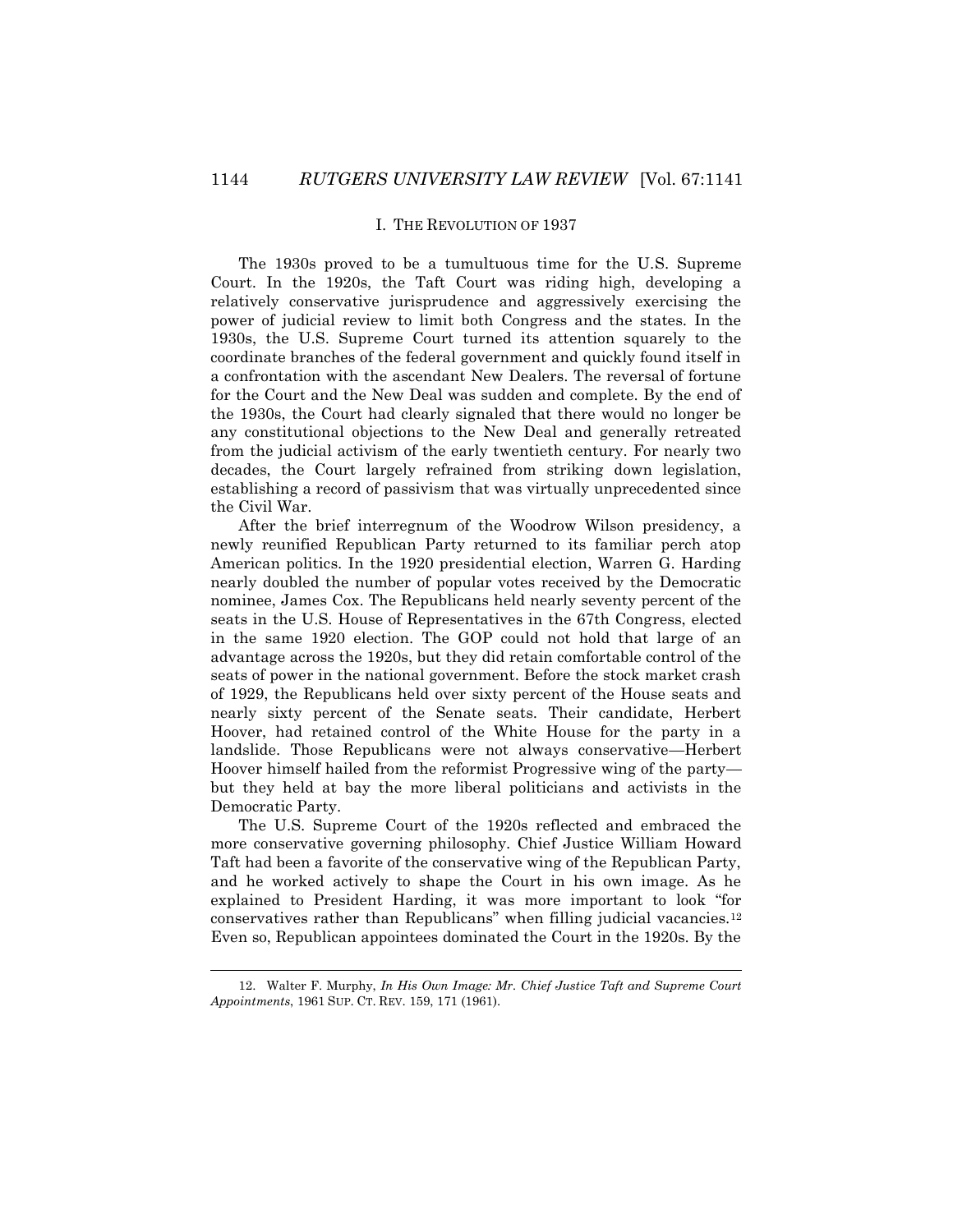time Franklin Roosevelt was first inaugurated, only two of the nine Justices had been appointed by a Democratic president.<sup>13</sup> Of those nine, only two could be considered genuinely on the left of the spectrum of the constitutional views of the day.<sup>14</sup>

The conservative personnel on the Court translated into a conservative jurisprudence that in turn resulted in numerous invalidations of statutes. Between Woodrow Wilson's departure and Franklin Roosevelt's arrival, the U.S. Supreme Court struck down state laws at a rate that was twice as high as it had been during the first two decades of the twentieth century.<sup>15</sup> It similarly increased the pace of judicial invalidations of congressional statutes, tripling its annual average from the beginning of the century.<sup>16</sup>

President Franklin Roosevelt had the bad luck of not being able to fill any vacancies on the Supreme Court during his first term of office. The five-year gap between the last of Hoover's appointments and the first of Roosevelt's is long, but not unprecedented.<sup>17</sup> It had the consequence, however, of forcing Roosevelt to work with a Court that he had no part in shaping and that had largely been constituted by those that he framed as his political enemies. Despite the Progressive credentials of opponents like Herbert Hoover, Roosevelt painted his antagonists with a broad brush, denouncing those who stood against the New Deal as "economic royalists" who worked only to protect "a new despotism."<sup>18</sup>

Certainly the Justices and the President were often at loggerheads during his first term of office. The Court actually slowed its pace of invalidating state laws during those four years. Far more consequential, however, was the Court's unprecedented activity in striking down federal laws. The Court struck acts of Congress at a blistering pace, often on

<sup>13.</sup> Justice Louis Brandeis and Justice James McReynolds were appointed by Woodrow Wilson.

<sup>14.</sup> Justice Brandeis and Justice Benjamin Cardozo would generally be placed on the left of the Court. Chief Justice Charles Evans Hughes, Justice Owen Roberts, and Justice Harlan Stone occupied a more centrist position, with the "Four Horsemen" on the right.

<sup>15.</sup> The number of cases invalidating state laws is drawn from CONG. RESEARCH SERV., THE CONSTITUTION OF THE UNITED STATES OF AMERICA: ANALYSIS AND INTERPRETATION 2337–512 (2014).

<sup>16.</sup> The number of cases invalidating federal laws is drawn from the Judicial Review of Congress dataset. The assembly of the database is described in Keith E. Whittington, *Judicial Review of Congress Before the Civil War*, 97 GEO. L.J. 1257, 1262–65 (2009).

<sup>17.</sup> *See* Keith E. Whittington, *The President's Nominee: Robert Bork and the Modern Judicial Confirmation Process*, BAKER CENTER J. OF APPLIED PUB. POL'Y 85, 86–88 (2012).

<sup>18.</sup> Franklin D. Roosevelt, "We Are Fighting to Save a Great and Precious Form of Government for Ourselves and the World"—Acceptance of the Renomination for the Presidency, Philadelphia, Pa. June 27, 1936, *in* 5 THE PUBLIC PAPERS AND ADDRESSES OF FRANKLIN D. ROOSEVELT 232 (1938).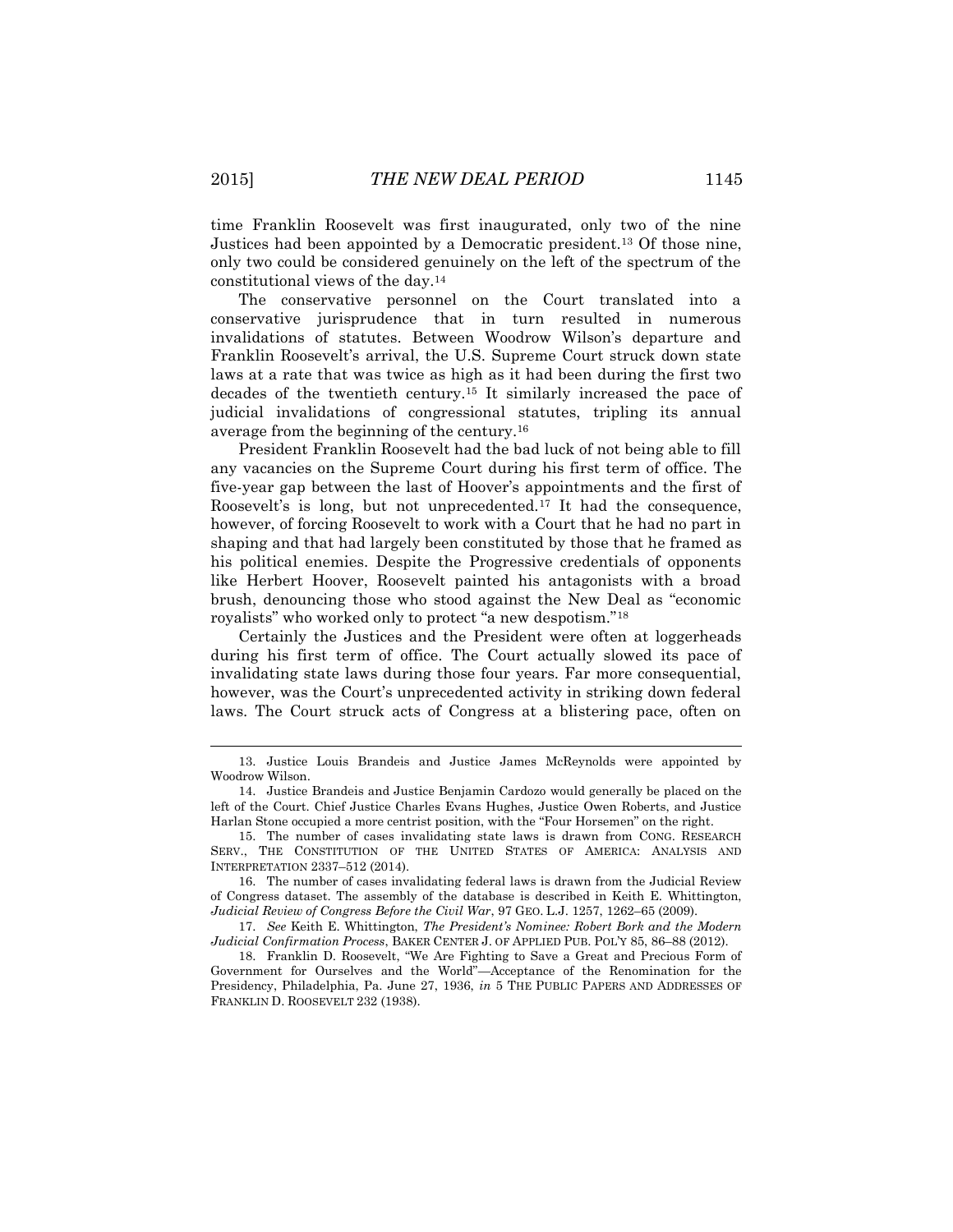narrowly divided votes. Moreover, those cases included key components of the legislative accomplishments of the New Deal. While the administration won some legal victories, they were more than overshadowed by the judicial dismantling of the National Industrial Recovery Act and the Agricultural Adjustment Act.

Famously, the President struck back at the Court after his reelection in 1936.<sup>19</sup> Despite his setbacks in the Court, Roosevelt declared in his annual message to Congress at the start of 1937 that the "vital need is not an alteration of our fundamental law, but an increasingly enlightened view with reference to it."<sup>20</sup> It was the Constitution's "interpretation" that created difficulties for the administration, not the Constitution itself. He promised that "means must be found" to bring the "judicial interpretation" of the Constitution in line with the needs of the nation and the preferences of the President. <sup>21</sup> Within a few weeks, the President proposed his plan to "reorganize" the federal judiciary in order to infuse "new blood" into the courts with an expectation that the newly appointed Justices would better "recognize and apply the essential concepts of justice in the light of the needs and the facts of an ever-changing world."<sup>22</sup> It was time for the Court to do its part to fulfill the wishes of the American people and "pull in unison with the other two" branches of government.<sup>23</sup> As the Senate debated the President's plan to refashion the Court, Justice Roberts switched sides. In March 1937, the Court upheld the National Labor Relations Act, launching a series of decisions that firmly indicated that the Court would no longer obstruct the New Deal. In line with the President's call for the courts to respect the "process of our democracy," after the switch in time the Justices dedicated themselves to adding their imprimatur to federal policies.<sup>24</sup> For the next decade, and more, the Court kept the judicial veto in its pocket. The exercise of judicial review for the New Deal Court primarily meant upholding federal laws against constitutional challenge. As Figure 1 illustrates, the sharp spike in cases in which the Supreme Court struck down provisions of federal statutes was followed by the practical

<sup>19.</sup> On the context of the Court-packing plan, see KEITH E. WHITTINGTON, POLITICAL FOUNDATIONS OF JUDICIAL SUPREMACY: THE PRESIDENCY, THE SUPREME COURT, AND CONSTITUTIONAL LEADERSHIP IN U.S. HISTORY 61–65, 266–70 (2007).

<sup>20.</sup> Franklin D. Roosevelt, The Annual Message to the Congress. January 6, 1937, *in* 5 THE PUBLIC PAPERS AND ADDRESSES OF FRANKLIN D. ROOSEVELT, *supra* note 18, at 639.

<sup>21.</sup> *Id.* at 639–40.

<sup>22.</sup> Franklin D. Roosevelt, The President Presents a Plan for the Reorganization of the Judicial Branch of the Government. Feb. 5, 1937, *in* 1937 THE PUBLIC PAPERS AND ADDRESSES OF FRANKLIN D. ROOSEVELT 51, 55, 59 (1941).

<sup>23.</sup> *Id.* at 124.

<sup>24.</sup> Roosevelt, *supra* note 20, at 642.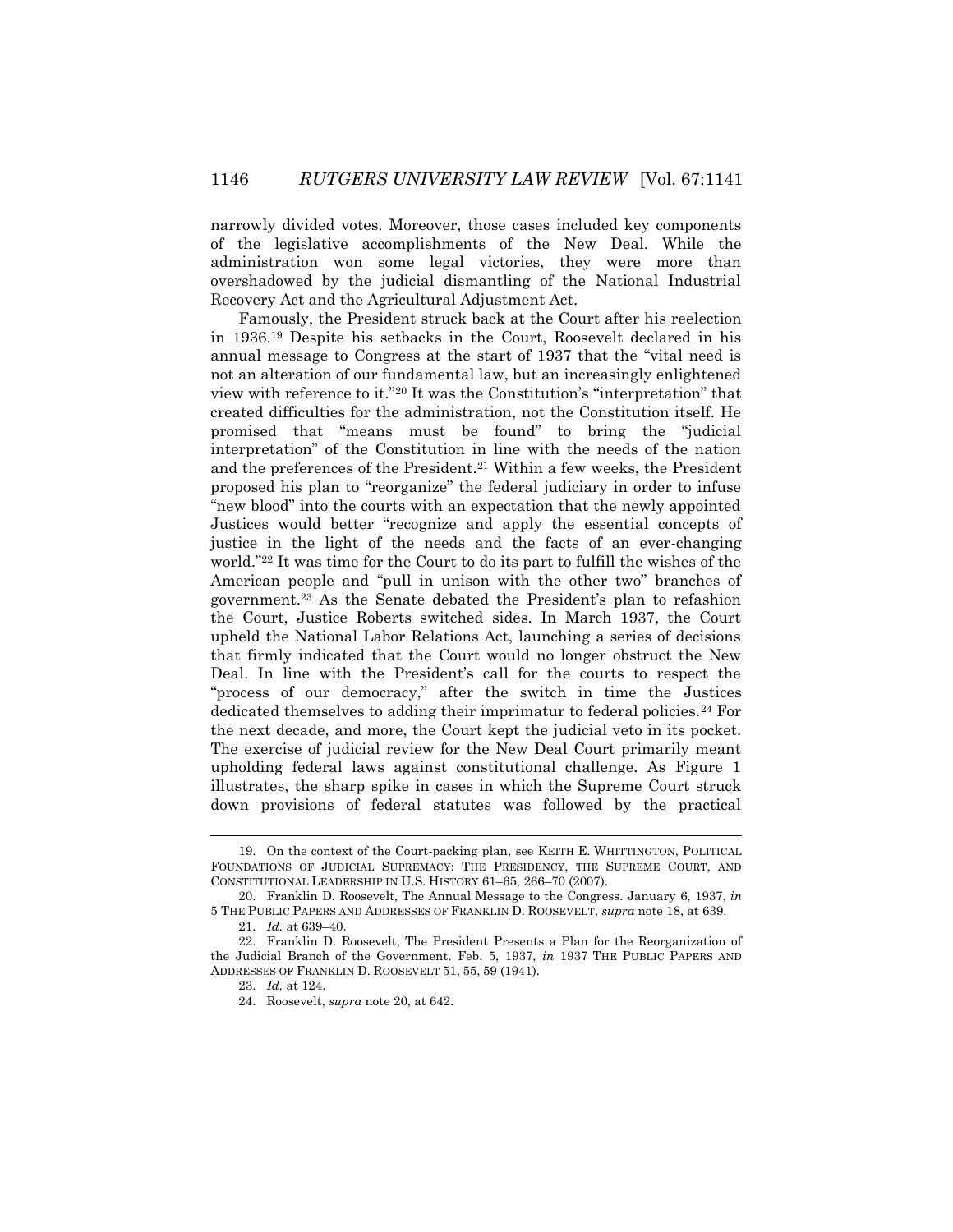disappearance of such cases in subsequent years. Beginning in 1937, the Court instead saw a surge in the number of cases upholding federal statutes. As Figure 2 notes, the decline in Supreme Court nullification of state laws is not so dramatic after the revolution of 1937, but there too the Court became far more deferential to legislative policymaking.

Figure 1: Cases in the U.S. Supreme Court Reviewing Federal Laws, –1945

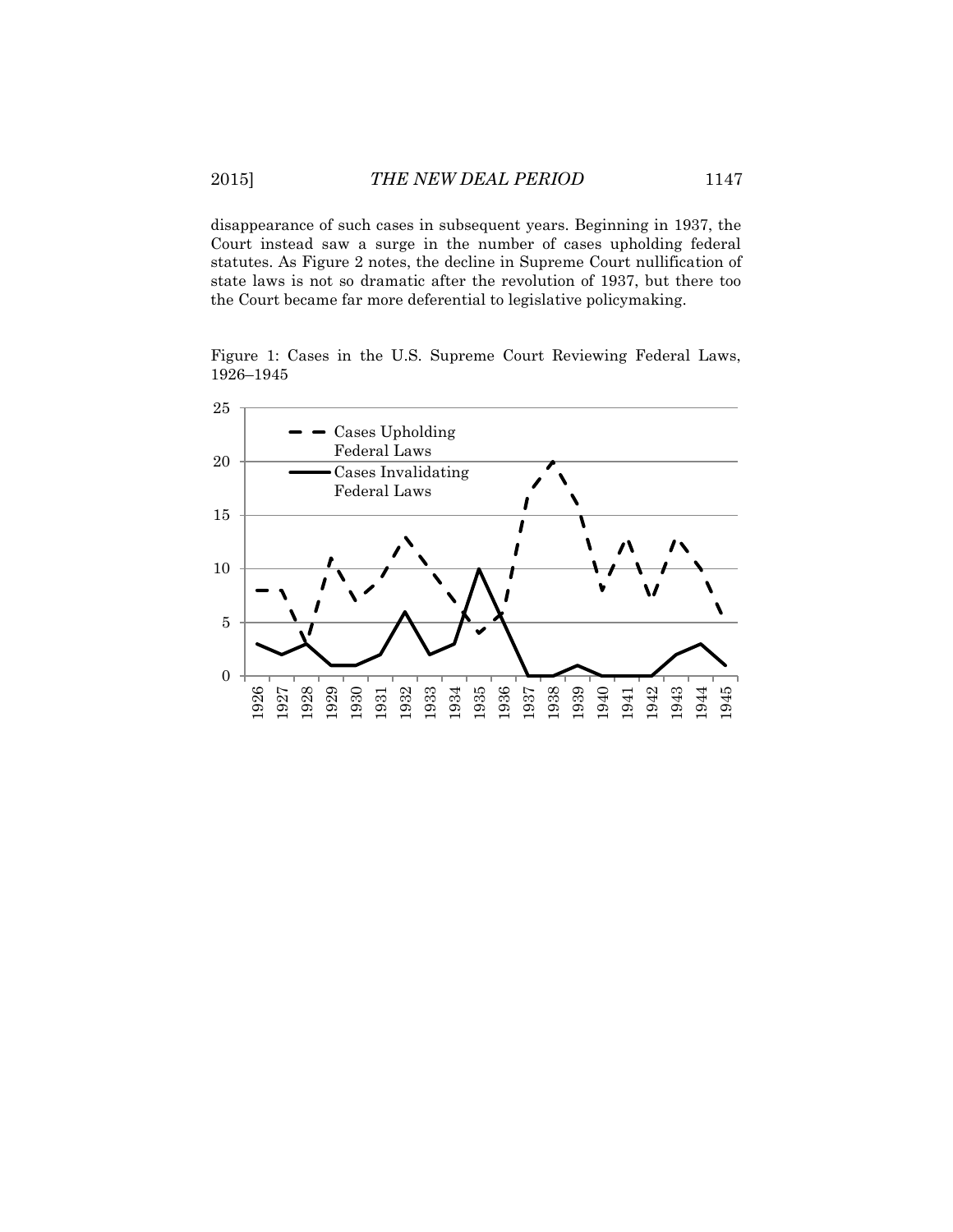Figure 2: Cases in the U.S. Supreme Court Invalidating State and Federal Laws, 1926–1945



The shift in the exercise of judicial review was accompanied by a wide-ranging transformation of constitutional doctrine in the 1930s.<sup>25</sup> The Court announced a new approach to interpreting the Due Process Clause of the Fourteenth Amendment and its limitations of the police powers of the states, minimizing the importance of property rights and retreating to a more limited set of procedural concerns and explicit constitutional provisions.<sup>26</sup> The Court immediately shifted how it interpreted and applied the Interstate Commerce Clause in order to give broader scope to congressional authority to regulate economic actors, though the revision of commerce clause doctrine was not completed until

<sup>25.</sup> The revision of constitutional doctrine during the 1930s is reviewed in CORWIN, *supra* note 1; CUSHMAN, *supra* note 3; ROBERT H. JACKSON, THE STRUGGLE FOR JUDICIAL SUPREMACY (1941); LEUCHTENBURG, *supra* note 3; G. EDWARD WHITE, THE CONSTITUTION AND THE NEW DEAL (2000).

<sup>26.</sup> *See* United States v. Carolene Prods., 304 U.S. 144 (1938).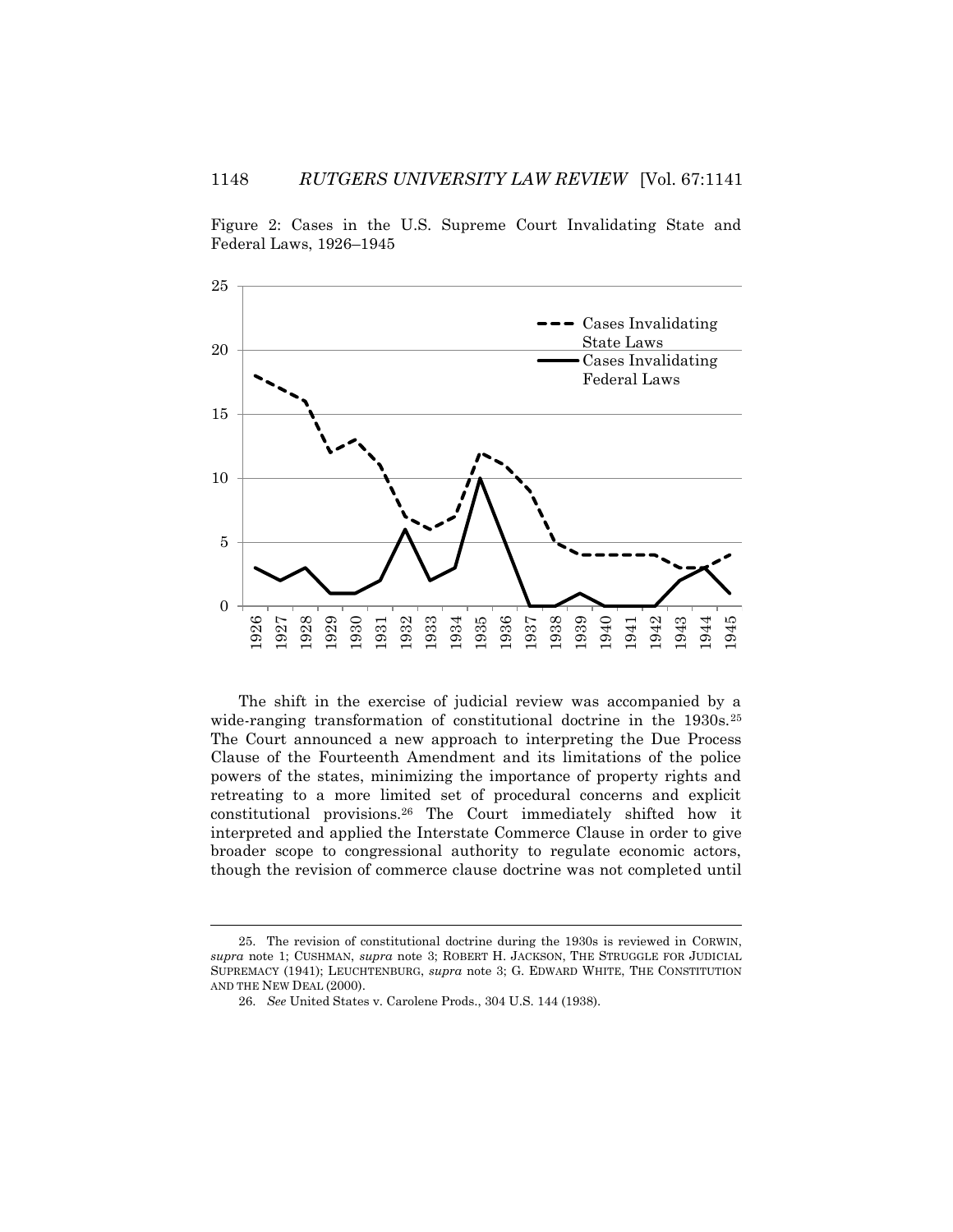the 1940s.<sup>27</sup> The congressional spending power was henceforth to be read broadly.<sup>28</sup> The nondelegation doctrine, which had caused trouble for New Deal legislation during Roosevelt's first term, was pushed into the background as no longer a significant obstacle to congressional legislative decisions.<sup>29</sup> The Contract Clause, which had been a significant federal constraint on the state governments in the nineteenth century, was brushed aside as readily circumvented.<sup>30</sup>

In a series of contemporary lectures, Edward Corwin summarized the casualties of the constitutional revolution of 1937. The New Deal Court was busying itself with "dissolving concepts" that were central to the pre-1937 constitutional order. In doing so, the Court had altered its basic "approach to questions of constitutionality and in particular its outlook upon the underlying question of appropriate governmental function."<sup>31</sup> The changes wrought by the revolution could be classified under two headings. First, the Court had abandoned "the *laissez-faire* theory of governmental function."<sup>32</sup> The constitutional philosophy of George Sutherland and David Brewer, the "non-interference theory of governmental function" that had reigned supreme on the Court during the first decades of the twentieth century, had been overthrown by the constitutional vision of Harlan Stone and Louis Brandeis which believed that "[g]overnment could be and ought to be an instrument for improving social conditions."<sup>33</sup> Second, the Court reworked "the main structural elements of government" so as to make them more compatible with an active, interventionist government rather than buttresses of a *laissezfaire* social philosophy.<sup>34</sup> In short, the New Deal Court embraced "*the concentration of governmental power in the United States, first, in the hands of the National Government; secondly, in the hands of the National Executive*."<sup>35</sup> In line with these adjustments, the Court itself "seems deliberately bent on minimizing its constitutional function, not only in the field of congressional legislation, but more generally."<sup>36</sup> The "New

l

<sup>27.</sup> *See* Wickard v. Filburn, 317 U.S. 111 (1942); Nat'l Labor Relations Bd. v. Jones & Laughlin Steel Corp., 301 U.S. 1 (1937).

<sup>28.</sup> Steward Mach. Co. v. Davis, 301 U.S. 548, 581 (1937).

<sup>29.</sup> *Compare* Panama Ref. Co. v. Ryan, 293 U.S. 388 (1935) (striking down the National Industrial Recovery Act), *with* Yakus v. United States, 321 U.S. 414 (1944) (upholding the Emergency Price Control Act).

<sup>30.</sup> *See* Home Bldg. & Loan Ass'n v. Blaisdell, 290 U.S. 398, 447–48 (1934).

<sup>31.</sup> CORWIN, *supra* note 1, at 80.

<sup>32.</sup> *Id.*

<sup>33.</sup> *Id.* at 88–90.

<sup>34.</sup> *Id.* at 95.

<sup>35.</sup> *Id.* at 96.

<sup>36.</sup> *Id.* at 109.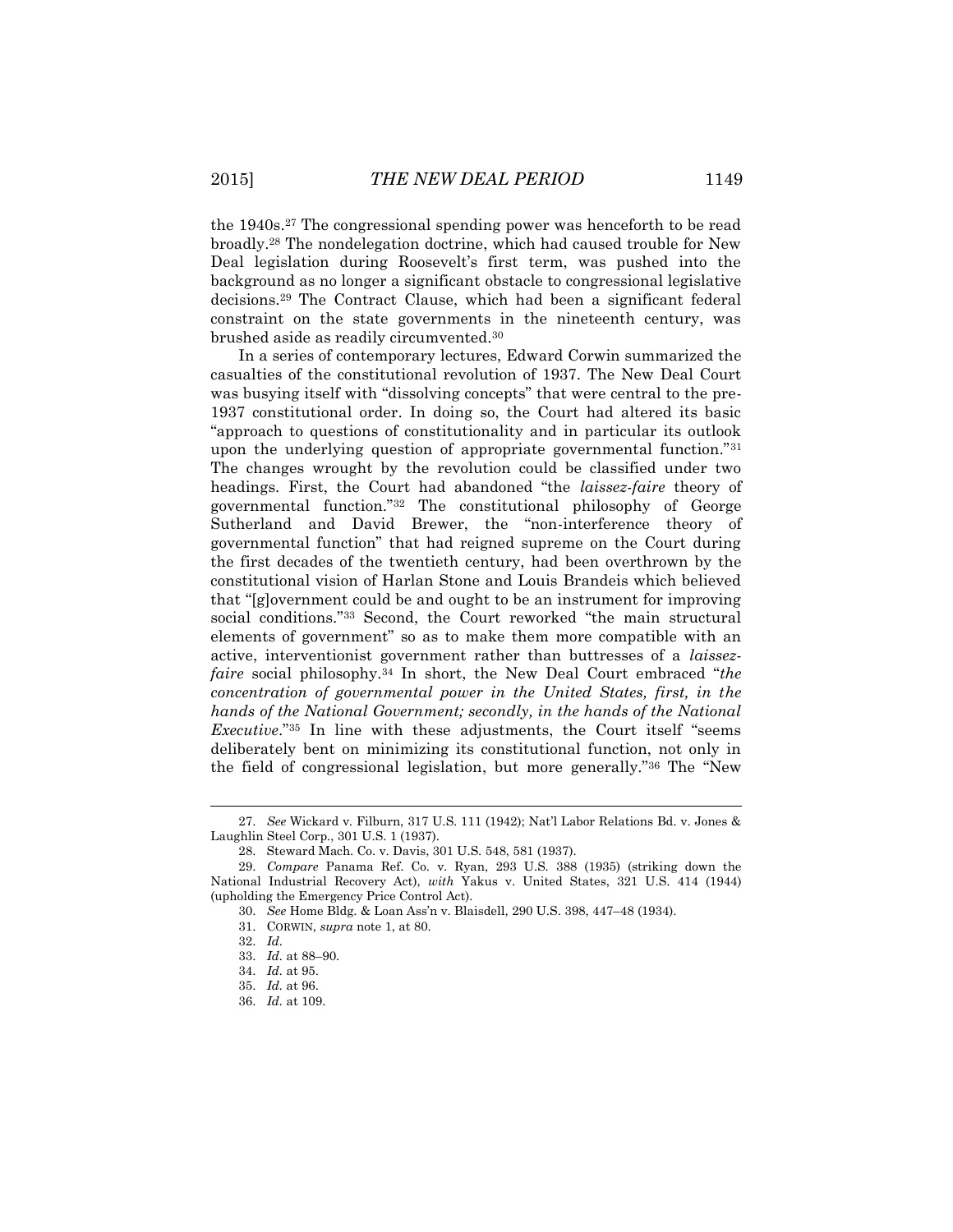Court" had adopted an "attitude of self-abnegation" that would render the judicial review largely insignificant.<sup>37</sup>

Edward Corwin's account of the New Deal constitutional revolution provides a baseline against which to view judicial review in the states in the New Deal period. To what degree were state courts also dissolving these core constitutional concepts? To what extent did the economic and political forces that Edward Corwin saw at work at the federal level undercutting traditional constitutional rules and the U.S. Supreme Court's ability to articulate and apply them have similar effects in the states? Were state courts also forced to beat a hasty retreat in the face of increasingly activist state government officials and minimize their own role within the constitutional system?

### II. THE EXERCISE OF JUDICIAL REVIEW IN A SAMPLE OF STATES

Studying judicial review in the states poses a variety of difficulties. The state courts, like the U.S. Supreme Court itself, do not keep a record of their exercise of the power of judicial review. Simply identifying the number of instances of judicial review over time is more complicated than, for example, identifying the number of instances of a presidential veto of legislation.<sup>38</sup> Beyond the challenges of mere record keeping, however, is the further uncertainty about what constitutes an exercise of judicial review in the first place. While canonical cases are relatively clear, there is a surprisingly large margin of cases that test the boundary of evaluating the constitutionality of government action and rendering a verdict on whether government officials have violated the constitutional rules. Of course, even the simple scale of judicial activity across fifty states (forty-eight in the New Deal period) poses challenges for the researcher.

The strategy adopted here is to take a sample of judicial review cases in the states from 1926 to 1945. The first issue is the choice of a range of years. The stock market crash of 1929 tipped the country rapidly into an economic crisis that persisted through the 1930s. The state governments

<sup>37.</sup> CORWIN, *supra* note 1, at 110. Edward Corwin himself thought the degree of deference being shown by the New Deal Justices was in fact "less laudable" once one moved beyond the judicial supervision of the "projection of governmental power into the field of social and economic power," but he had little doubt that inherited notions of judicial protection of a broad "constitutional liberty" against democratically elected legislatures were being cast aside. *Id.* at 107, 110.

<sup>38.</sup> When it comes to state politics and government, however, even such basic information as the incidence of gubernatorial vetoes over time is not always readily accessible.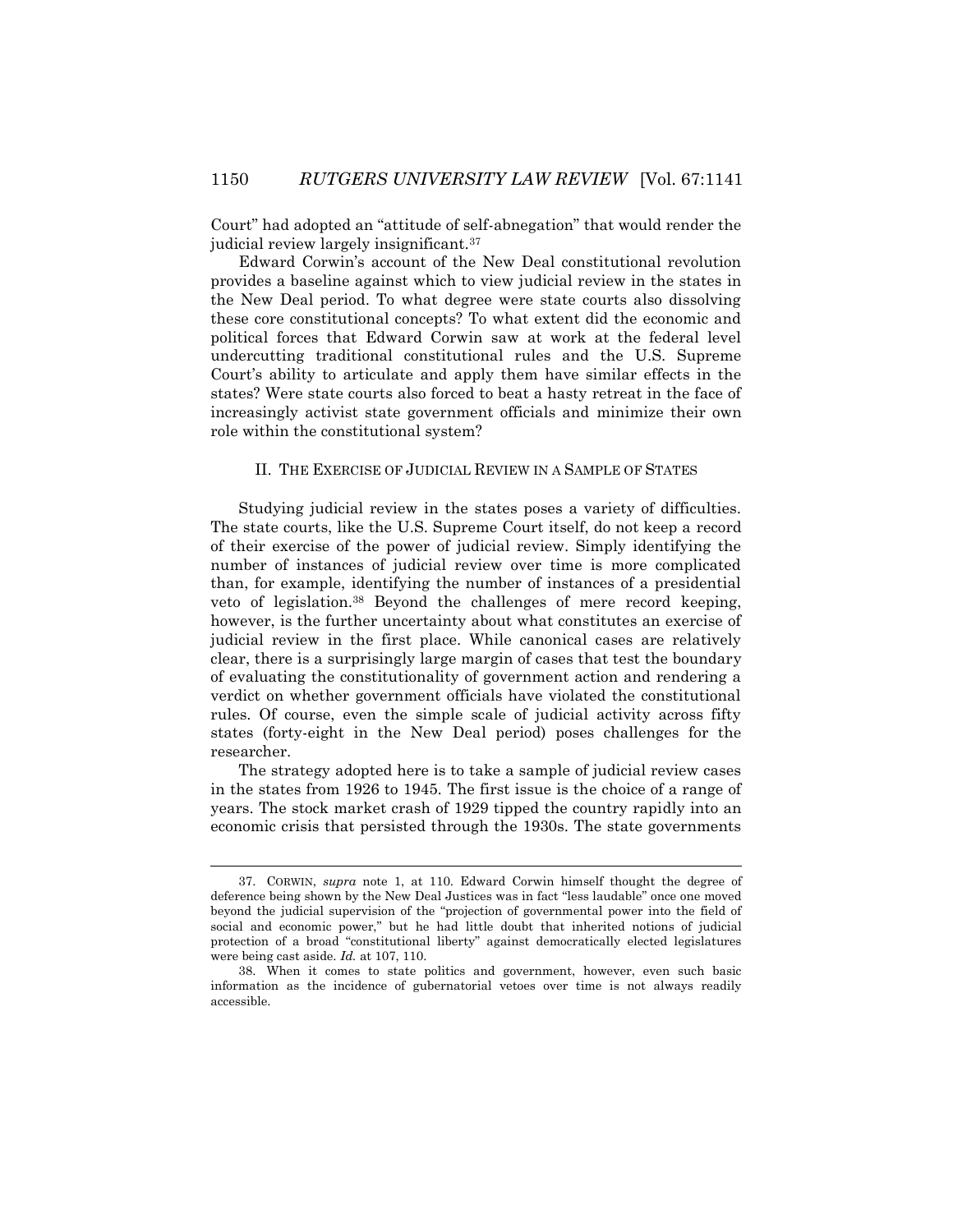as well as the federal government struggled to deal with the fallout of the economic collapse, ranging from the fiscal challenges posed by declining tax revenue and increased government expenditures to the political pressure to address the needs of the growing ranks of the unemployed. Politicians on the left made significant political gains across the states. The constitutional revolution of 1937 significantly remade federal constitutional law, which had both direct and indirect consequences for state judicial review. Most directly, state courts could be expected to follow the U.S. Supreme Court's lead when applying federal constitutional law in its own cases. Less directly, state courts might take their cue from the U.S. Supreme Court when interpreting their own analogous state constitutional provisions. In either case, the loosening of constitutional rules by the U.S. Supreme Court could be expected to have a trickle-down effect in the state courts. Even so, the work of the New Deal Court took several years to consolidate. A two decade sample centered on the middle of the 1930s provides space enough to capture both pre-New Deal judicial review in the states and subsequent adjustments in the state practice in the New Deal period.

The second sampling issue is the choice of states. One option for thinking about state-level judicial review is to draw a random sample of cases from across the nation. The approach taken here is to focus on particular states, examining a larger set of cases within a given state. This Article will focus on four states: New Jersey, New Mexico, Virginia, and Wyoming. Together they reflect a representative cross-section of the states in the New Deal period. They reflect the several regions of the nation. They capture divergent political cultures. While they all leaned to Franklin Roosevelt in 1932 (as did the vast majority of states in a year in which FDR took nearly ninety percent of the electoral vote), they include the extremely supportive (Virginia), the relatively unsupportive (New Jersey), and those that hewed close to the national average (New Mexico and Wyoming). They also include a range for the percentage of the vote received by the Democratic gubernatorial candidate in the 1930 elections and for the proportion of the lower chamber of the state legislature held by Democrats in 1930, which offer different measures of political liberalism in the state at the onset of the Great Depression. From a socioeconomic perspective, these states also capture national variation in the percentage of the population living in urban areas in 1930 (with New Jersey at the high end and New Mexico at the low end of the range) and in the proportion of manufacturing to farm output produced in the state in 1929 (again with New Jersey having a manufacturing-heavy economy and New Mexico at the other extreme in its dependence on agriculture). These four states also include two with elected judiciaries (New Mexico and Wyoming) and two with appointed judiciaries (New Jersey and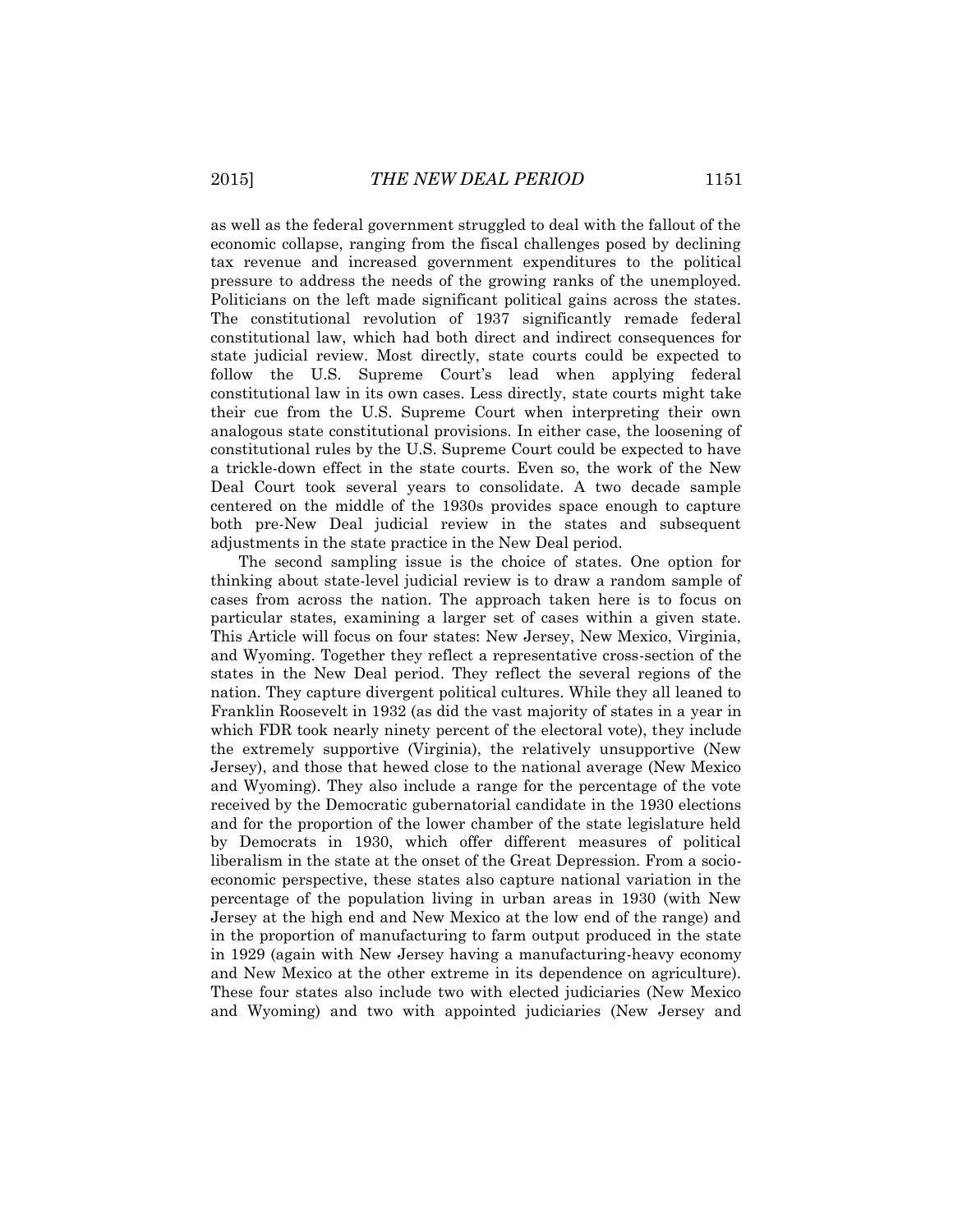Virginia).<sup>39</sup> In short, these four states differed significantly from one another on a range of political, social, and economic variables, but reflect the range of conditions that states occupied in the New Deal period. On the whole, they should provide a fair representation of state politics in the period.

The third sampling issue is the identification of the court cases themselves. In order to identify cases of judicial review in the state courts, I borrow from the approach taken in the Judicial Review of Congress dataset.<sup>40</sup> In short, that dataset was constructed through a fulltext electronic search of all U.S. Supreme Court cases for a number of terms associated with known cases of judicial review. All cases identified by that search were then read in order to identify the set that in fact involved the substantive review of the constitutionality of a federal statutory provision as it applied to the case before the Court. Since the goal of that dataset was to construct a comprehensive catalog of federal judicial review cases, the net was cast widely despite search inefficiencies.<sup>41</sup> Here the goal is not necessarily to create a complete inventory, so a small number of cases can be reasonably missed for the sake of a more efficient search process. An electronic keyword search in LexisNexis was performed for the high court in each state for 1926 to 1945.<sup>42</sup> The search returned cases in which variations on "constitution" appeared in either the headnotes, summary, or syllabus for the case and the words "legislature" and "statute" appeared somewhere in the full text of the record.<sup>43</sup> Each case was then read to determine whether the constitutionality of a statute or ordinance was substantively evaluated and decided.<sup>44</sup>

The result is a set of 229 cases in which the state high courts substantively reviewed the constitutionality of an application of

<sup>39.</sup> For a time period in which political machines and party organizations could still be important, it is also worth noting that New Jersey had one of the strongest party organizations in the country in the early twentieth century while the other states reflected environments with less powerful party organizations. *See* DAVID R. MAYHEW, PLACING PARTIES IN AMERICAN POLITICS 209–10 (1986).

<sup>40.</sup> *See generally* Whittington, *supra* note 16.

<sup>41.</sup> In practice, fewer than fifteen percent of the cases captured by the electronic search process were actually relevant.

<sup>42.</sup> These were the New Jersey Court of Errors and Appeals, the New Mexico Supreme Court, the Virginia Supreme Court, and the Wyoming Supreme Court.

<sup>43.</sup> A variety of alternative specifications were tried, but they did not generate additional relevant cases in a restricted sample and so were not used.

<sup>44.</sup> While still returning many false positives, this search process was more efficient than the one previously used for federal cases. Just under forty percent of the cases captured by the electronic search process were relevant for the analysis.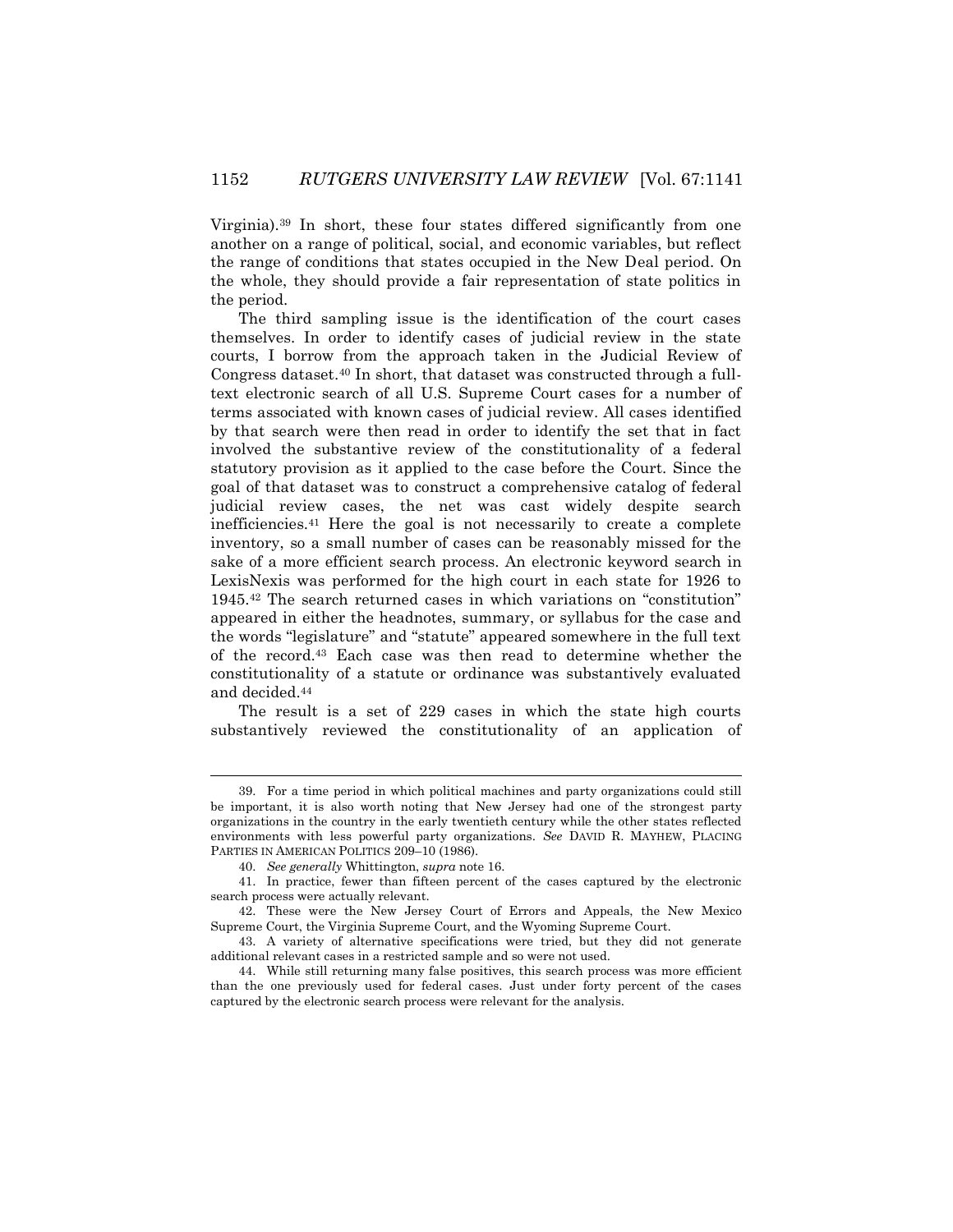legislation.<sup>45</sup> There are a substantial number of cases from each of the four states, but some state courts were more active in exercising the power of judicial review than others.<sup>46</sup> Across the whole set, these courts struck down statutory provisions in just over a quarter of the cases that they decided, which is almost precisely the rate at which the U.S. Supreme Court has invalidated statutes over the course of its history. Like the U.S. Supreme Court, the state high courts primarily exercise the power of judicial review so as to uphold legislation and validate the actions that other government officials have taken. The instances in which the courts obstruct the work of the other branches are not exactly rare; the courts routinely rule against the government when resolving constitutional disputes. Nonetheless, the government wins far more often than it loses when defending the constitutionality of its actions.

Figure 3: Cases in State Courts Reviewing State and Local Laws, 1926– 1945



45. The focus on statutes does have the effect of minimizing cases involving the application of constitutional reviews primarily to judicial or executive branch officials. The bulk of constitutional criminal procedure cases, for example, fall outside the scope of this study.

l

<sup>46.</sup> The Virginia Supreme Court accounts for just over one-third of the total. The New Jersey Court of Errors and Appeals generated just less than one-fifth of the cases in the dataset.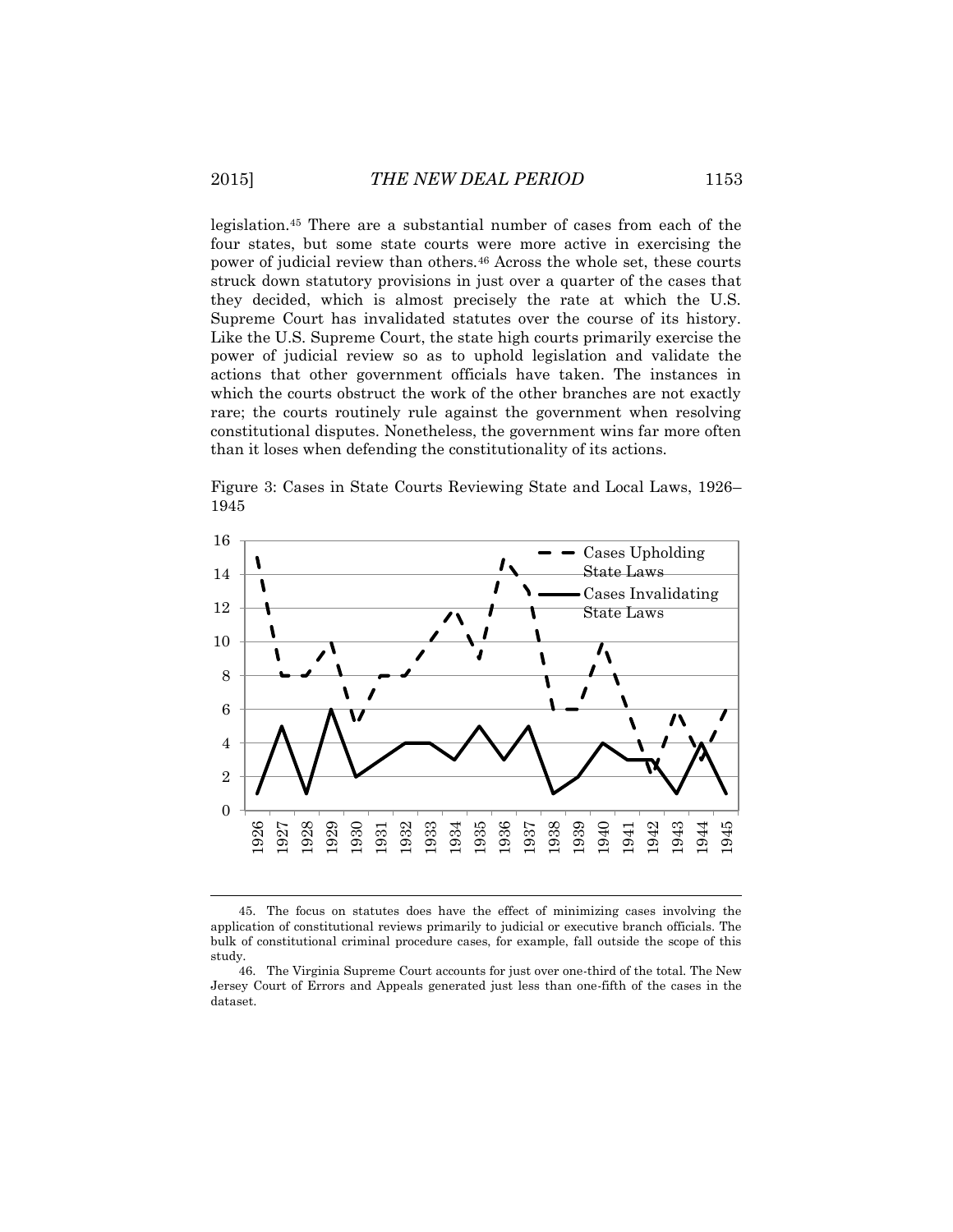The distinctive feature of the constitutional revolution of the New Deal is the transformation of the judicial role and the content of constitutional law over the course of the 1930s. Figure 3 tracks the exercise of judicial review in this sample of state cases across the New Deal period, from 1926 to 1945, separating cases invalidating statutes from those upholding statutes against constitutional challenge. While there is a slight inflection to the trajectory of cases declaring laws invalid, there is hardly evidence of a constitutional revolution at the state level. These state courts do not appear to have thrown themselves into unusual opposition to the actions of their governments as the Great Depression advanced, nor did they abandon their role as enforcers of constitutional rules in the later years of the New Deal period. In sharp contrast to the pattern of judicial review manifested in the U.S. Supreme Court, the exercise of judicial review in these state courts primarily displayed stability and continuity rather than volatility and disjuncture. Likewise, there was no comparable surge in cases upholding legislation against constitutional challenges as the Court displayed after the switch in 1937. In the case of the U.S. Supreme Court, doctrine needed to be rewritten, and constitutional doubts that had been previously sown needed to be relieved. At least in the short term, the constitutional revolution required the Court to continue to actively review the constitutionality of federal legislation, hearing cases precisely so that laws could be upheld. The state courts had no such need. There was no dramatic reconsideration of the judicial rule and the strictures of constitutional law. There was business as usual.

The judicial retreat in the face of democratic demands of elected officials was a core component of the New Deal revolution, but we might think that an expectation of general judicial deference is too sweeping. The New Deal struggle was, after all, over a set of specific constitutional commitments promoted by the Justices and particular policies being advanced by the New Dealers. Although the U.S. Supreme Court seemed to be "minimizing its constitutional function"<sup>47</sup> after 1937 (though as we have seen the Court was really just minimizing its role in striking down statutes, not its role in evaluating them), perhaps the critical component of the New Deal revolution was the Court's abandonment of a specific set of doctrines that hampered the economic policymaking of the government. Certainly, some commentators and Justices adopted that

l

<sup>47.</sup> CORWIN, *supra* note 1, at 109.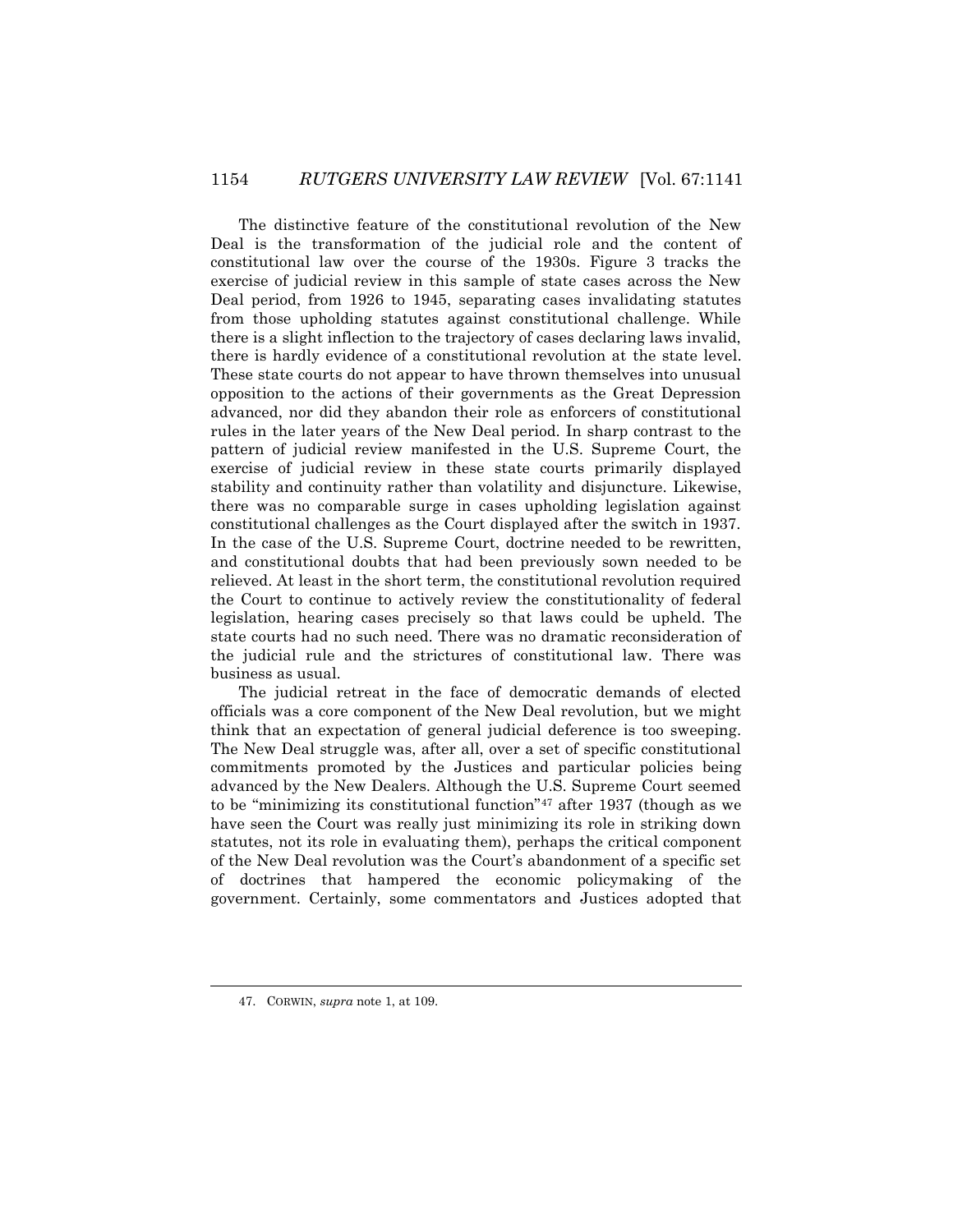interpretation of the New Deal constitutional legacy as the Warren Court began once again to actively strike down legislation.<sup>48</sup>

| Type of Case       | Percent of All Cases | Rate of Invalidation |
|--------------------|----------------------|----------------------|
|                    | Decided              |                      |
| New Deal           |                      |                      |
| New Deal Salient   | 8%                   | 16%                  |
| Non-New Deal       | 92%                  | 27%                  |
| Subject Matter     |                      |                      |
| Procedural Due     | 13%                  | 30%                  |
| Process            |                      |                      |
| Taxation           | 19%                  | 23%                  |
| Spending/Debt      | 11%                  | 33%                  |
| Structural         | 30%                  | 32%                  |
| Economic           | 23%                  | 15%                  |
| Personal Liberties | 4%                   | 25%                  |

Table 1: Distribution of Cases and Outcomes in State Courts

In order to evaluate the extent to which the state courts were adopting a more selective version of the New Deal revolution in their own actions, we might distinguish between the types of cases and range of issues that the courts were deciding. Table 1 offers two different perspectives on how these judicial review cases were distributed and the outcomes reached by the courts in those different cases. The narrower perspective focuses on cases that might be deemed particularly salient to the New Deal. There is, of course, no easy way to identify what types of state legislation might share the particular characteristics of the New Deal. The Great Depression itself put substantial pressure on all governments during this period, but the constitutional law emphasized by the U.S. Supreme Court in the 1930s caused particular problems for policies with distinctive and new structural features and objectives. I characterized legislation as being New Deal salient if it mirrored New Deal federal policies, actually involved constitutional challenges to federal policies in the state courts, or invoked the kind of state-level policies that the U.S. Supreme Court was attacking prior to 1937. These state courts considered constitutional challenges of, for example, price

<sup>48</sup>*. See, e.g.*, Alpheus Thomas Mason, *Judicial Activism: Old and New*, 55 VA. L. REV. 385 (1969) (emphasizing the difference between pre-1937 judicial activism and Warren-era activism and criticizing Felix Frankfurter's call for across-the-board judicial restraint).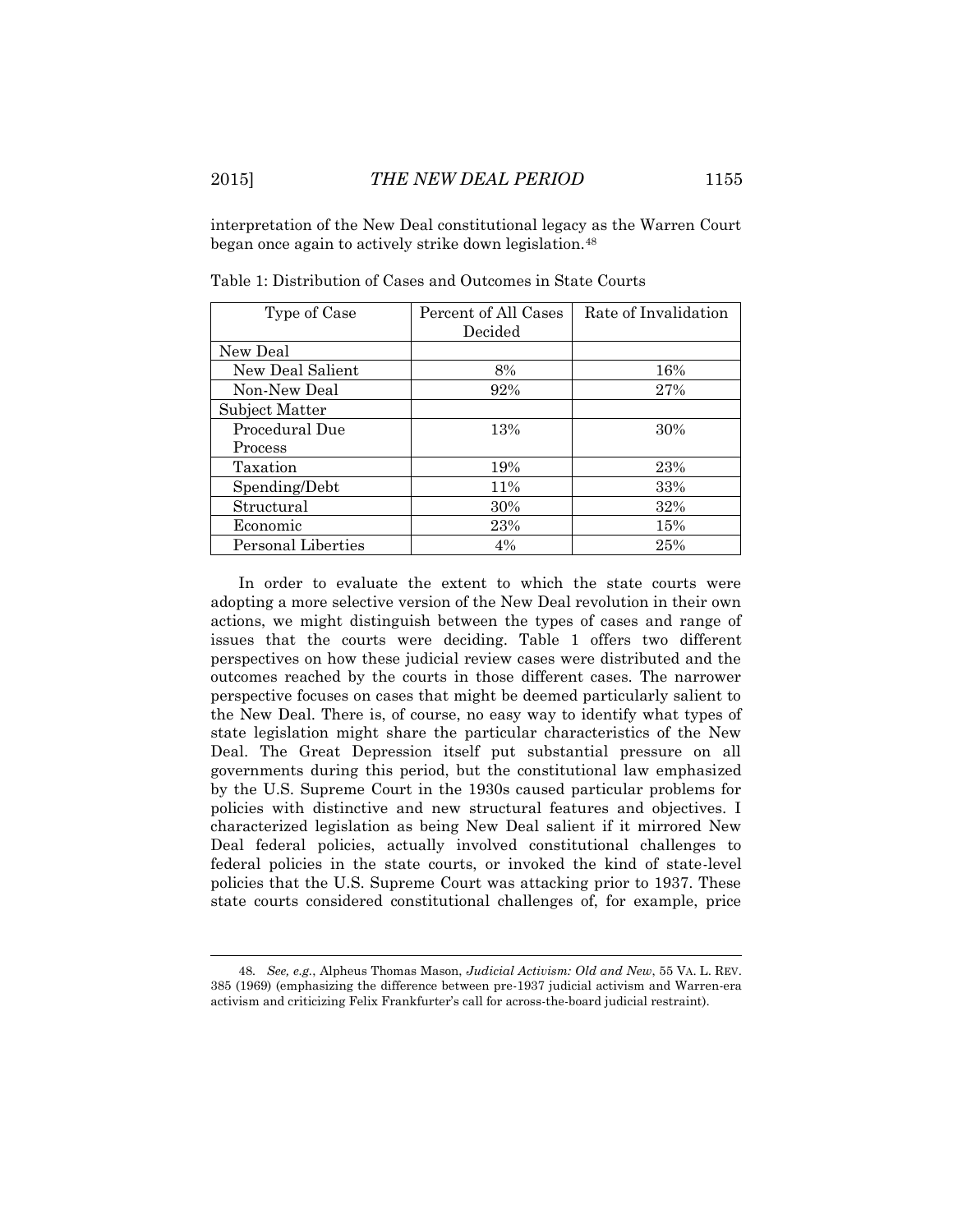fixing schemes,<sup>49</sup> worker compensation laws,<sup>50</sup> unemployment compensation,<sup>51</sup> and mortgage adjustment statutes.<sup>52</sup> As Table 1 indicates, however, such policies were a very small fraction of the judicial review cases considered by these courts during this period. Moreover, these policies generally fared better in the state courts than other types of statutes that faced constitutional challenges during these years. Rather than selectively obstructing these types of innovative policy responses to the economic crisis of the 1930s, the state courts tended to be deferential to the actions of elected officials in this domain and to rebuff constitutional challenges to them by various private actors.<sup>53</sup>

A somewhat broader perspective on the kinds of specific substantive constitutional disputes that were central to the battle over the U.S. Supreme Court in the 1930s considers the substantive orientation of the policies and cases considered by these state courts. Table 1 offers a second cut at the data, noting the distribution of cases across six broad substantive categories. Cases involving constitutional challenges focused on criminal justice or purely procedural matters are categorized as "procedural due process." Cases involving disputes over tax policies (regardless of the particular constitutional objection raised to those policies) are categorized simply as "taxation." Similarly, cases related to the disbursement of government resources and the acceptance (or waiver) of government liabilities are categorized together as "spending/debt." A wide array of questions about the structure of the state and local governments or the procedures and formalities of making public policy are characterized as "structural." Constitutional challenges focused on economic rights and the authority of the government to make economic regulations or restructure property rights are categorized together as "economic." Other types of individual rights and equal protection claims are grouped as "personal liberties." As always, broad categories necessarily do violence to details that might otherwise distinguish cases.

<sup>49.</sup> *See, e.g.*, Arnold v. Bd. of Barber Exam'rs, 109 P.2d 779 (N.M. 1941).

<sup>50.</sup> *See, e.g.*, U.S. Cas. Co. v. Hyne, 189 A. 645 (N.J. 1937).

<sup>51.</sup> *See, e.g.*, Unemployment Comp. Comm'n v. Renner & Lester, 143 P.2d 181 (Wyo. 1943).

<sup>52.</sup> *See, e.g.*, Vanderbilt v. Brunton Piano Co., 169 A. 177 (N.J. 1933).

<sup>53.</sup> With so few cases involving statutes characterized as New Deal salient, and only a tiny number of those struck down by the courts, no strong conclusions can be drawn about possible temporal effects. Nonetheless, these cases do not evidence any particular change in judicial attitudes over time. Policies were upheld early in the New Deal period as well as late in the period, and likewise the very small number of invalidations occurred both early and late. There was no apparent need for the constitutional revolution of 1937 to convince these state judges to uphold these sorts of policies.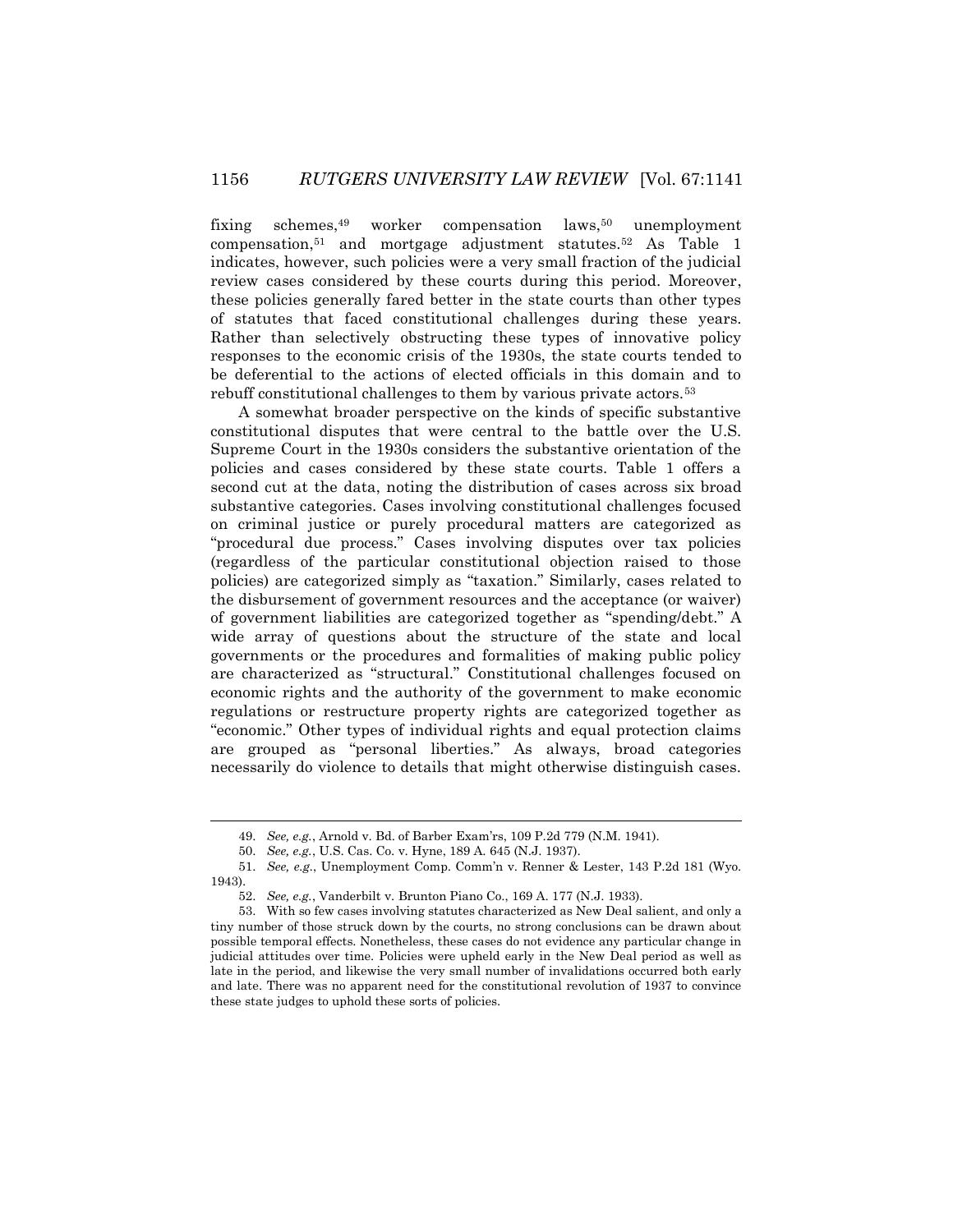Similarly, there are some cases that sit on the margins of the categories, but they are relatively few.<sup>54</sup>

The distribution of cases reflects the degree to which the state constitutions were economic documents in the early twentieth century.<sup>55</sup> Cases involving the fiscal operation of the state, the regulation of economic actors, and the vindication of property rights dominate constitutional litigation. Matters of mere procedure and personal liberties receive relatively little attention from these state courts. Challenges to economic regulations are the second largest type of case in this sample. This might suggest that there were far more opportunities for conservative courts to obstruct progressive legislation than might be captured by the more narrow measure of New Deal salient cases.

If these state courts were generally sympathetic to economic rights claims and held a narrow view of the proper scope of the state police powers, then the conditions for something like the constitutional struggles that occupied the federal government in the 1930s might well be present in these states as well. These cases do not provide much support for that possibility, however. Although economic liberty cases were the second largest category of cases considered by these courts, those challenges had the lowest odds of success. These judges ruled against the exercise of government power in a mere fifteen percent of such cases, which hardly suggests serious constitutional obstructionism to the regulatory state.<sup>56</sup>

Moreover, the handful of economic policies that did fall victim to constitutional review do not paint a picture of reactionary courts that needed a constitutional revolution before falling in line with the preferences of democratic majorities. In 1929, the New Jersey Court of Errors and Appeals determined that the nearly three-decade-old General Eminent Domain Act provided an inadequate scheme for determining the compensation to property owners for private property taken for public

<sup>54.</sup> For example, a challenge to the procedures used to revoke liquor licenses was characterized here as involving procedural due process rather than economic liberty. Floeck v. Bureau of Revenue, 100 P.2d 225 (N.M. 1940). But regulation on advertising by dentists was characterized as involving economic rather than personal liberty. State Dentists, Inc. v. Gifford, 191 S.E. 787 (Va. 1937).

<sup>55.</sup> *See also* Keith E. Whittington, *Some Dilemmas in Drawing the Public/Private Distinction in New Deal Era State Constitutional Law*, 74 MD. L. REV. (forthcoming 2015).

<sup>56.</sup> Overall tendencies might obscure changes over time. There is not much evidence that these state courts started off as obstructionists before beating a switch-in-time style retreat, however. Of these four states, only New Jersey might be plausibly described in those terms, with three of four economic challenges succeeding before 1933 and none succeeding afterwards. Even so, only one of those early cases (involving adjustment of mortgages under the Federal Contracts Clause) involved the kind of broad economic policy questions that might implicate New Deal disputes. *See Vanderbilt*, 169 A. 177.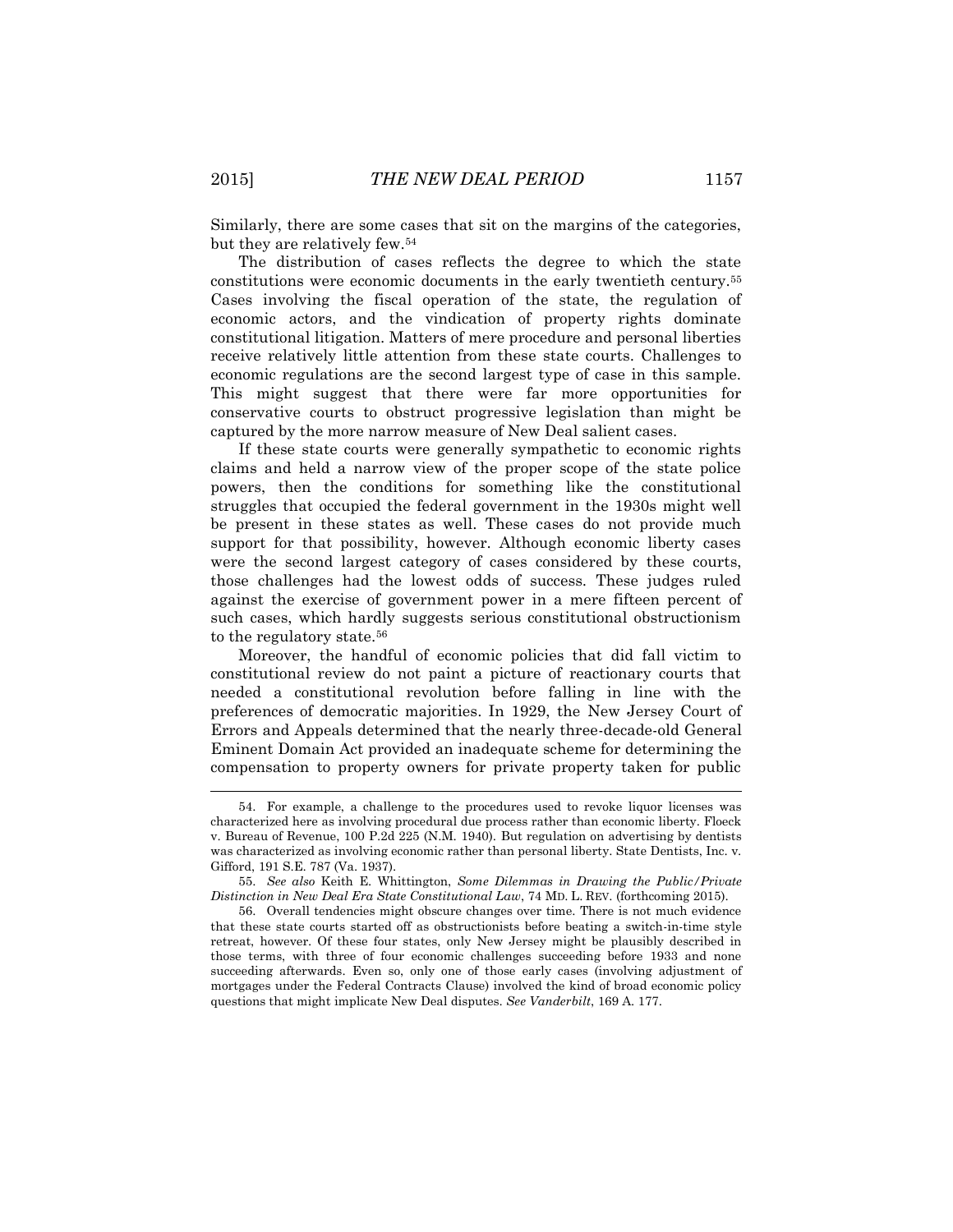use since it set the value of the property at the date of court filings rather than at the date the case was resolved (and fully anticipated that the legislature would "enact in a short time appropriate legislation" to remedy the situation).<sup>57</sup> Even more narrowly, the same court in 1933 struck down a statutory provision that purported to alter the rules of probate (in a manner that worked to the detriment of the beneficiaries) for cases that were already pending at the time of the passage of the statute. The court thought such retroactive alterations of property interests violated the Due Process Clause of the Fourteenth Amendment of the U.S. Constitution.<sup>58</sup> In 1944, the New Mexico Supreme Court struck down a 1921 statutory provision that singled out corporations that had been chartered under the territorial government for punishment (dissolution of their charters) that was not meted out to similarly situated corporations that had been chartered after statehood. The court declared such a legislative classification to be "unreasonable and arbitrary" and thus void under the Federal Constitution.<sup>59</sup> Such cases do not suggest the type of judicial activism on behalf of corporations that mobilized President Roosevelt and his allies.

Although some cases might suggest a broader conception of the rights of property than the New Deal Court would be willing to endorse, even they were not accompanied by a stream of rulings that might suggest courts that were prepared to be aggressively obstructionist to progressive legislation. The Wyoming Supreme Court in 1929 heard a complaint regarding a city ordinance that mandated that all barber shops close by 6:00 p.m. on weekdays. The court recognized that there "have been some differences of opinion in reference to the power of courts, in enforcing the Fourteenth Amendment, to inquire into the reasonableness of acts of the Legislature of a state," and partly for that reason sought to avoid having to rule directly on the constitutional question.<sup>60</sup> Instead, the court observed that general statutory authorizations of municipal regulations had traditionally been construed to preclude any city ordinance that might be "found to be unreasonable," "particularly so in regard to ordinances having relation to the liberty of the citizen or the rights of private property."<sup>61</sup> The state legislature must be understood to have only authorized the city to pass reasonable regulations of barbers, and the city was unable to demonstrate that "the closing regulation in question in the case at bar bears a real and substantial relation to the purpose of

<sup>57.</sup> Passaic Consol. Water Co. v. McCutcheon, 144 A. 571, 574 (N.J. 1929).

<sup>58.</sup> *In re* Braunstein's Will, 164 A. 431, 432–33 (N.J. 1933).

<sup>59.</sup> State v. Sunset Ditch Co., 145 P.2d 219, 223 (N.M. 1944).

<sup>60.</sup> State v. City of Laramie, 275 P. 106, 107 (Wyo. 1929).

<sup>61.</sup> *Id.* (citing Yick Wo v. Hopkins, 118 U.S. 356, 371 (1886)).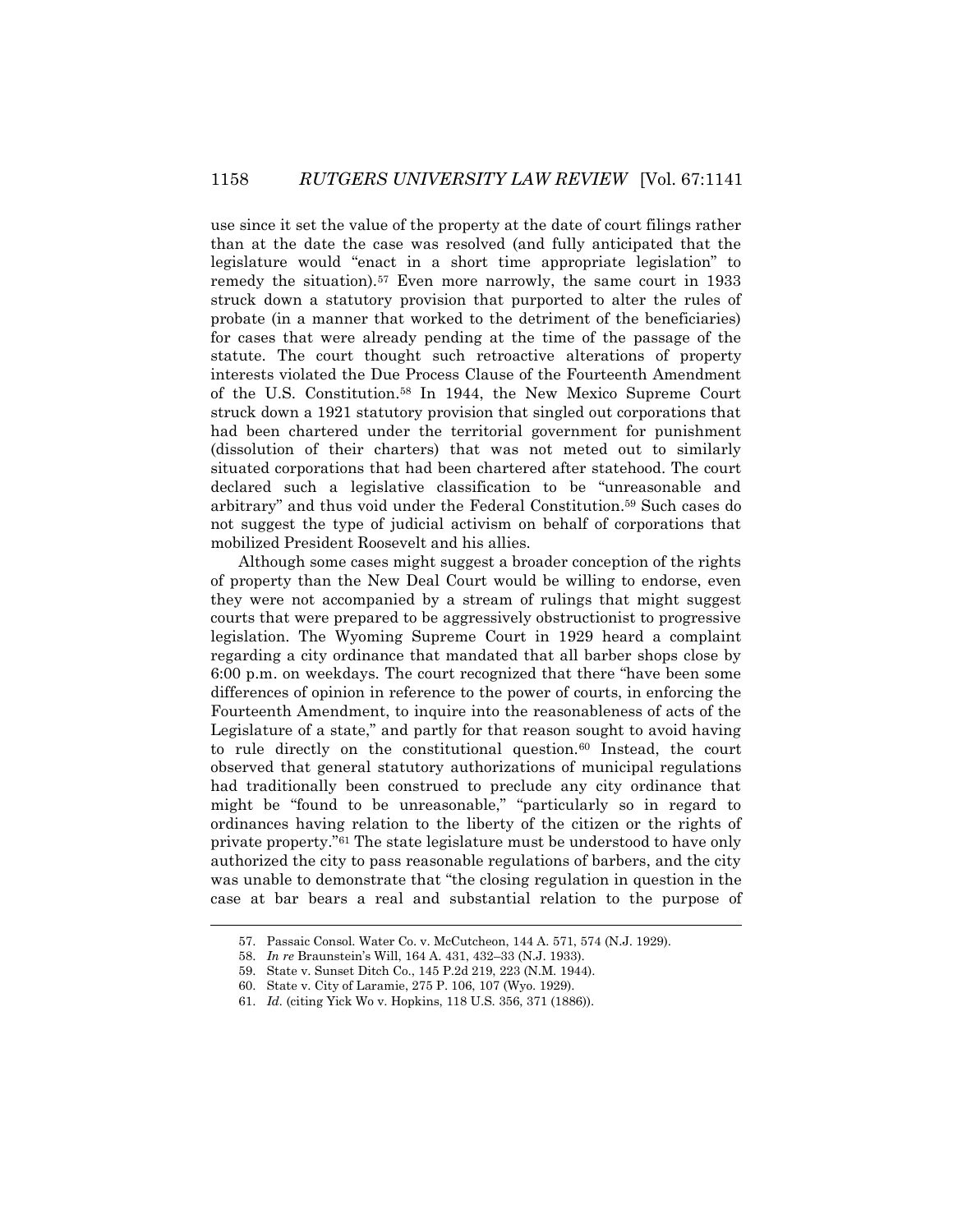protecting the public from the spread of disease," in keeping with the public health justification for the exercise of the police power in this context.<sup>62</sup> Consistent with the decisions of a number of other courts that had evaluated closing hour requirements, the Wyoming court was unable to fit barbers within the range of exceptional cases that judges had identified as potentially justifying government intervention. Somewhat differently, the Virginia Supreme Court in 1937 ruled against the State in a case involving the application of a 1934 emergency statute that authorized a state commission to suspend payments of the debts of a home building and loan association.<sup>63</sup> The court found the moratorium to be a straightforward violation of federal and state constitutional prohibitions against impairing the obligations of contracts.<sup>64</sup> Even after the U.S. Supreme Court's *Blaisdell* decision,<sup>65</sup> the Virginia court concluded "no statute, so broad as that here under review, has been sustained" in any jurisdiction.<sup>66</sup> The Virginia legislature had neglected to include the kinds of limitations that courts elsewhere had found essential to the constitutionality of the moratory statutes. Not even a liberal construction of legislative powers could save such an act. That was the only time that the Virginia court ruled against the government in the nearly two dozen economic cases that it decided during these years. If these state courts were not exactly prostrate before legislative economic regulations, they do not evidence a "persistent effort . . . to judge the legislation of the New Deal by the measure of *laissez faire*."<sup>67</sup>

## III. MAIN CURRENTS OF STATE CONSTITUTIONAL LAW IN THE NEW DEAL PERIOD

Looking at the constitutional revolution on the U.S. Supreme Court in the New Deal period, Edward Corwin thought it was characterized by the Justices "dissolving" a set of traditional constitutional concepts and their core assumptions about the proper purpose and scope of government.<sup>68</sup> The Court abandoned its commitment to a *laissez-faire* political philosophy—and an associated set of judicially enforced constitutional rights—while reworking central structural features of the

l

<sup>62.</sup> *Id.* at 108.

<sup>63.</sup> Citizens Mut. Bldg. Ass'n, Inc. v. Edwards, 189 S.E. 453 (Va. 1937).

<sup>64.</sup> *Id.* at 458.

<sup>65.</sup> Home Bldg. & Loan Ass'n v. Blaisdell, 290 U.S. 398 (1934).

<sup>66.</sup> *Edwards*, 189 S.E. at 456.

<sup>67.</sup> JACKSON, *supra* note 25, at 38.

<sup>68.</sup> CORWIN, *supra* note 1, at 80.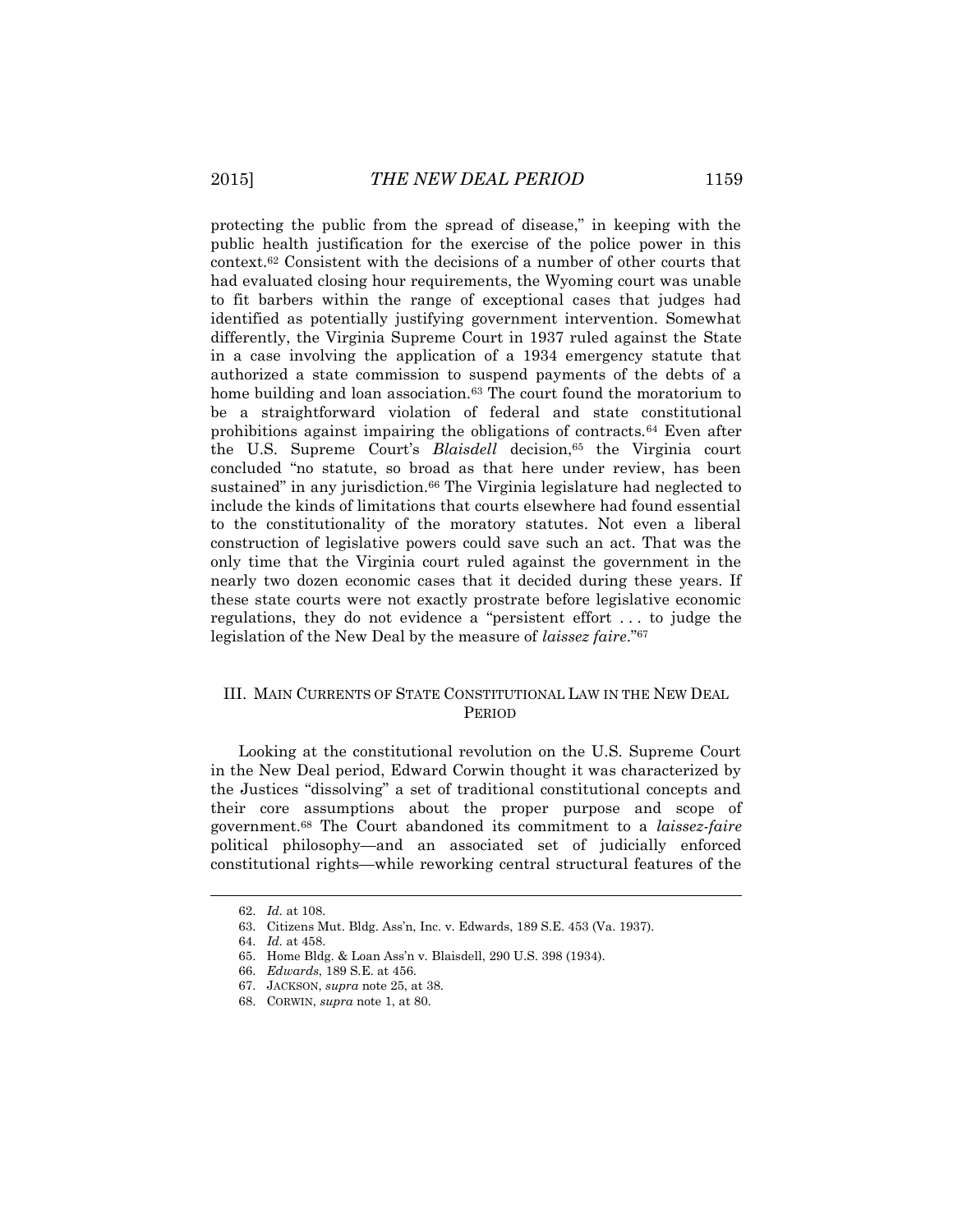government so as to facilitate a more interventionist state. Is there any analogous movement in state constitutional law? Are the state courts likewise finding themselves under pressure to rewrite the rules of constitutional law to facilitate more ambitious government?

As Table 1 indicates, the state courts were exercising judicial review across a range of constitutional issues. For purposes of considering the comparison with Edward Corwin's assessment of the U.S. Supreme Court, we might focus on four broad currents of state constitutional law during this period: due process and police powers, contracts, taxation/spending/debt, and structural. These lines of cases speak most directly to the questions of governmental organization and purpose that were central to the constitutional transformations at the national level. They also fail to show either a dramatic rewriting of the constitutional rules in the state courts or a set of judges systematically at odds with elected government officials.

Police powers jurisprudence under the Fourteenth Amendment of the U.S. Constitution and various state constitutional provisions was among the most contentious areas of constitutional law in the early twentieth century. The abandonment of efforts to judicially enforce implicit limits on the police power was a key element of the constitutional revolution of 1937, though a similar judicial task soon emerged under the guise of "preferred freedoms."<sup>69</sup> Robert Jackson crowed that in March of 1937 the Court had to confess that it had for years engaged in a "judicial strangling" of economic regulations by the "blunder" of adopting an expansive view of economic liberty and a restrictive view of the state police powers.<sup>70</sup>

The due process and police power cases in the states might be conveniently divided into two categories. The first category includes those that involve New Deal-like legislation. In such cases, the state courts repeatedly upheld legislative actions under both federal and state constitutional provisions. The New Jersey Court of Errors and Appeals pointed to the actions of the U.S. Supreme Court even prior to the New Deal Revolution as indicating the constitutionality of the challenged state

<sup>69.</sup> *See, e.g.*, LEUCHTENBURG, *supra* note 3, at 163–79 (1995) (examining *West Coast Hotel* as the key moment in the revolution of 1937); Barry Cushman, *Rethinking the New Deal Court*, 80 VA. L. REV. 201, 201–06 (1998) (questioning the centrality of *West Coast Hotel* as a turning point); Howard Gillman, *Preferred Freedoms: The Progressive Expansion of State Power and the Rise of Modern Civil Liberties Jurisprudence*, 47 POL. RES. Q. 623, 623 (1994) (tracing the shift from police powers jurisprudence to the protection of specific, favored individual rights); Alpheus Thomas Mason, *The Core of Free Government, 1938–40: Mr. Justice Stone and "Preferred Freedoms*,*"* 65 YALE L.J. 597, 601–04 (1956) (examining *Carolene Products* as a critical turning point).

<sup>70.</sup> JACKSON, *supra* note 25, at 207, 211.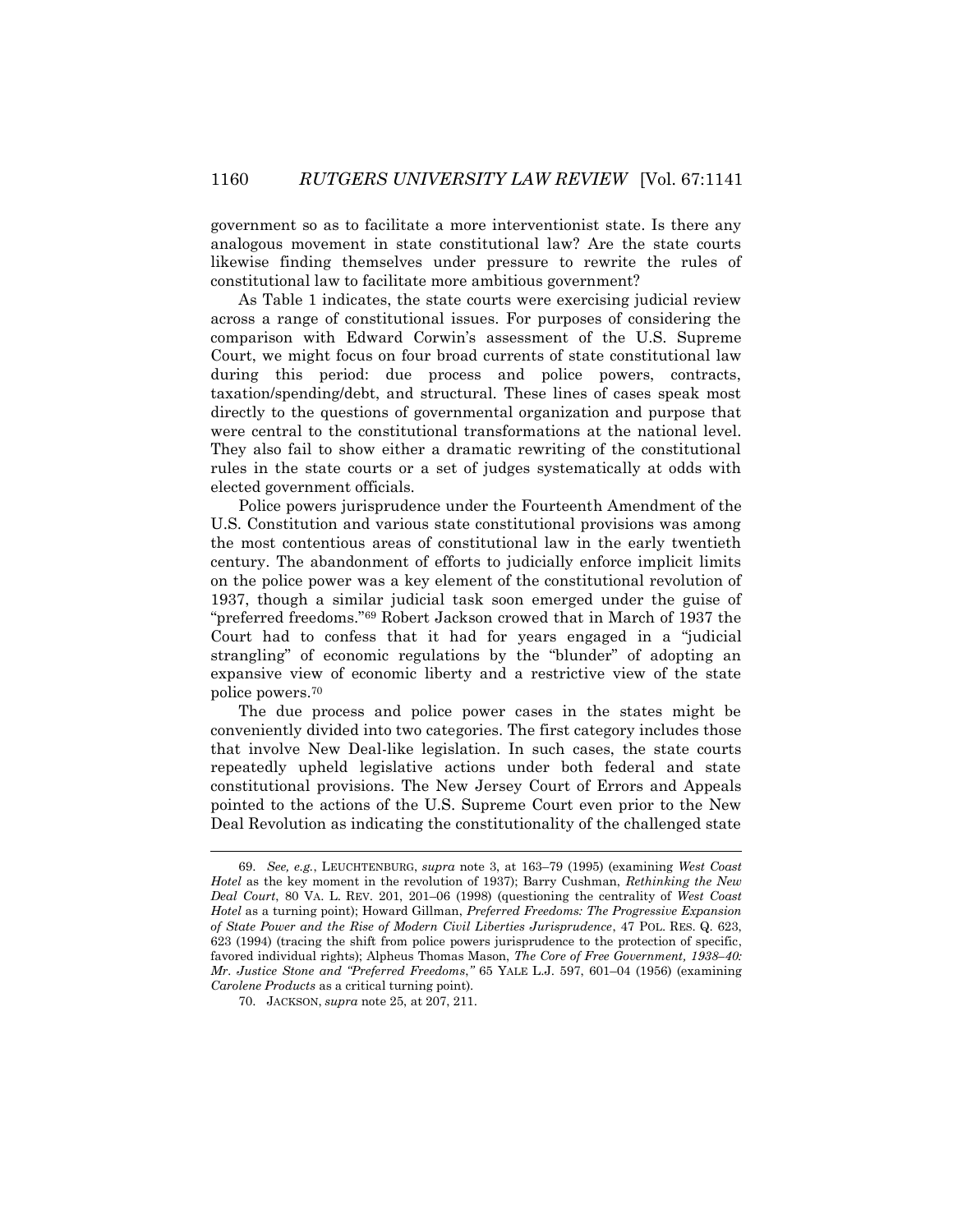statutes. In 1933, New Jersey enacted an "emergency law" to prevent "destructive and demoralizing" competition in the production, distribution, and sale of milk products.<sup>71</sup> Prices were henceforth to be set by a milk production board.<sup>72</sup> When a violator challenged the authority of the state to impose such regulations, the New Jersey Court of Errors and Appeals upheld the statute.<sup>73</sup> The New Jersey court leaned heavily on the U.S. Supreme Court's recent decision upholding a similar New York statute.<sup>74</sup> Although the Newark Milk Company tried to persuade the court to interpret the state constitution's due process clause more aggressively than the Supreme Court's interpretation of the Federal Due Process Clause, the court declined to do so.<sup>75</sup> For the state and federal constitutions alike, "these constitutional guaranties of the right of property and individual freedom of contract must yield to the common good and general welfare."<sup>76</sup> The milk regulation "is addressed to a legitimate end; and the measures taken are reasonable and appropriate to that end."<sup>77</sup> Similarly, the state court relied entirely on a recent ruling of the U.S. Supreme Court<sup>78</sup> to conclude that an analogous state statute requiring that retailers not sell branded goods below the price set by the manufacturer did not violate the property rights of the retailer.<sup>79</sup> When ruling on a constitutional challenge to the state's Unfair Competition Act in 1938, the Wyoming Supreme Court took notice of heightened interest in such cases given the "unrest now prevailing" and the "frequent queries whether courts are drifting merely with the tide or are rendering their decisions with that steadfast judgment as is their wont."<sup>80</sup> The court took

l

77. *Id.* A divided Virginia Supreme Court did the same with regard to a similar Virginia statute. R.J. Reynolds v. Milk Comm'n, 179 S.E. 507 (Va. 1935). The court promised that if the "Commission promulgates unreasonable, arbitrary, or foolish regulations the courts may be depended upon to declare them void," but no such arbitrary regulations were to be found in that case. *Id.* at 514. Three dissenters, however, argued that *Nebbia* should have little persuasive influence for the state court when construing its own state constitutional provisions, and insisted that constitutional guarantees that were so easily thrown over in the face of economic troubles "are not worth the ink that prints them." *Id.* at 521 (Holt, J., dissenting).

79. Johnson & Johnson v. Weissbard, 191 A. 873, 874 (N.J. 1937).

<sup>71.</sup> State Bd. of Milk Control v. Newark Milk Co., 179 A. 116, 119 (N.J. 1935).

<sup>72.</sup> *Id.*

<sup>73.</sup> *Id.* at 126–27.

<sup>74.</sup> Nebbia v. New York, 291 U.S. 502 (1934).

<sup>75.</sup> Likewise, the New Mexico Supreme Court thought that the "better reasoned decisions" regarding the limitations on the police power had appeared since 1937 and declined to strike down a statute that fixed prices for barber services. Arnold v. Bd. of Barber Exam'rs, 109 P.2d 778, 786 (N.M. 1941).

<sup>76.</sup> *State Bd. of Milk Control*, 179 A. at 124.

<sup>78.</sup> Old Dearborn Distrib. Co. v. Seagram-Distillers Corp., 299 U.S. 183 (1936).

<sup>80.</sup> State v. Langley, 84 P.2d 767, 769 (Wyo. 1938).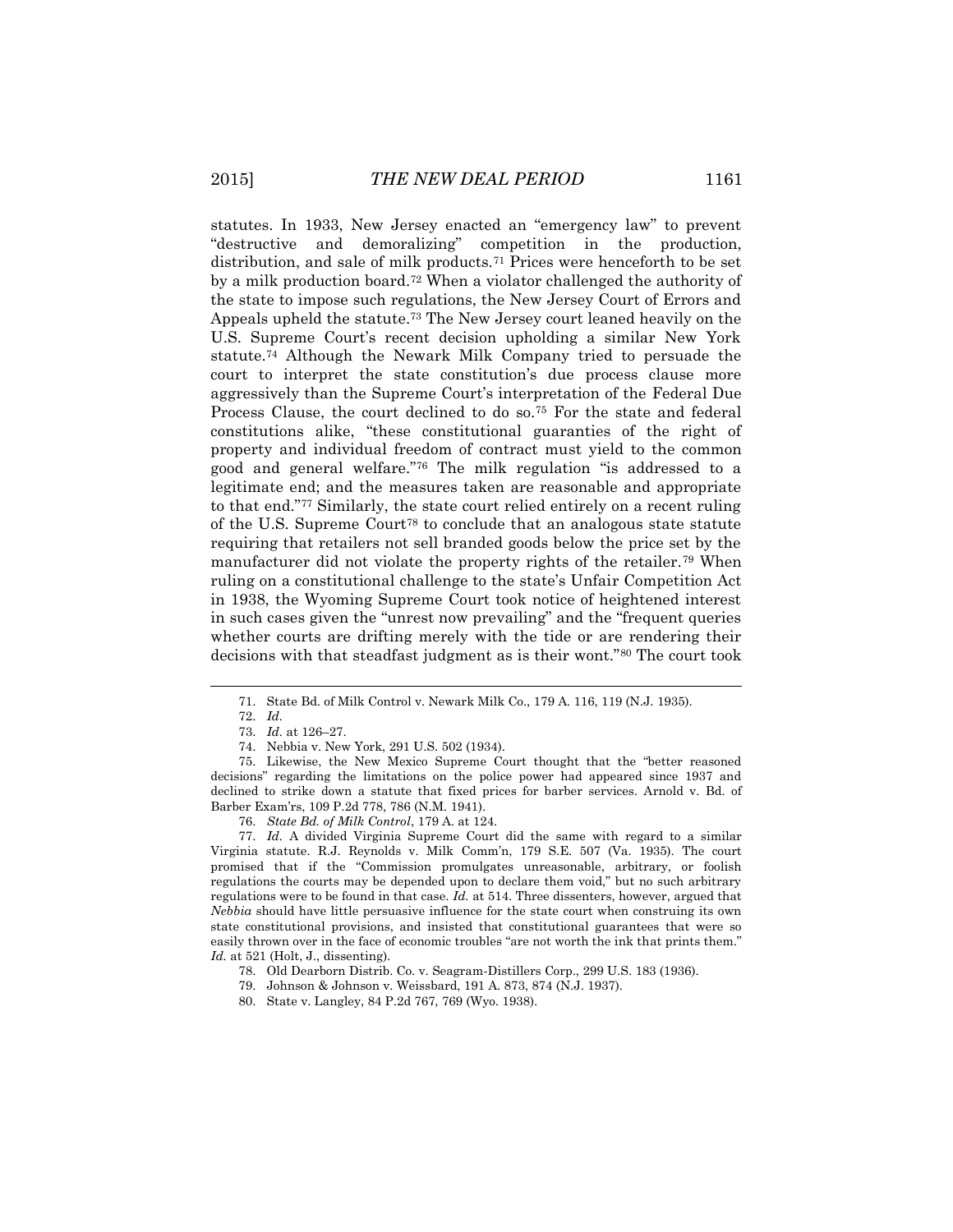pains to emphasize that the traditional standard for evaluating whether the legislature had exceeded its police powers was whether the act had a valid purpose and had adopted "reasonable and not arbitrary" means to advancing that purpose.<sup>81</sup> In issuing a blanket requirement that businesses not sell goods below cost, the court thought the "legislature has not undertaken to compel merchants to do anything out of the ordinary, but only what is usual and customary."<sup>82</sup> Such a directive "cannot be considered arbitrary."<sup>83</sup>

The second category of due process cases involves a broader set of regulations. Such cases were wide ranging and often emerged even before the New Deal. The New Mexico court, for example, turned back a constitutional challenge to the 1927 amendments to the Dental Act. To the claim that the legislature's effort to restrict the provision of artificial teeth to licensed dentists attempted to prohibit "acts which are innocent in themselves" the court thought that it was self-evident that the state government could regulate activities to be performed on the human body that "require skill, adequate training, and understanding in their performance."<sup>84</sup> That court was similarly undisturbed by the City of Roswell's effort to prohibit the keeping of livestock from the populated areas of the city, regardless of the economic consequences to preexisting businesses,<sup>85</sup> and while upholding the regulation of dry cleaners the court recited its earlier declarations that legislative judgment is to be given "great weight" when developing regulations to advance public health.<sup>86</sup> The Wyoming court emphasized a similarly deferential standard across the period when upholding regulations ranging from the setting of the working hours of barbers<sup>87</sup> to insurance requirements for taxis.<sup>88</sup> Similarly, the Virginia high court echoed the U.S. Supreme Court in resolving to defer to the legislature "if the question of reasonableness is fairly debatable."<sup>89</sup> Whether imposing zoning restrictions on gas stations,<sup>90</sup> defining the necessary set of credentials for practicing law,<sup>91</sup> or

- 83. *Id.* at 778.
- 84. State v. Culdice, 275 P. 371, 372–73 (N.M. 1929).
- 85. Mitchell v. City of Roswell, 111 P.2d 41, 43–44, 46 (N.M. 1941).
- 86. State *ex rel.* N.M. Dry Cleaning Bd. v. Cauthen, 152 P.2d 255, 259 (N.M. 1944).
- 87. State *ex rel.* Newman v. Laramie, 275 P. 106, 108 (Wyo. 1929).
- 88. Pub. Serv. Comm'n v. Grimshaw, 53 P.2d 1, 6–7 (Wyo. 1935).
- 89. Martin v. City of Danville, 138 S.E. 629, 630 (Va. 1927).
- 90. *Id.* at 629.
- 91. Bryce v. Gillespie, 168 S.E. 653, 656 (Va. 1933).

<sup>81.</sup> *Id.* at 771.

<sup>82.</sup> *Id.* at 777.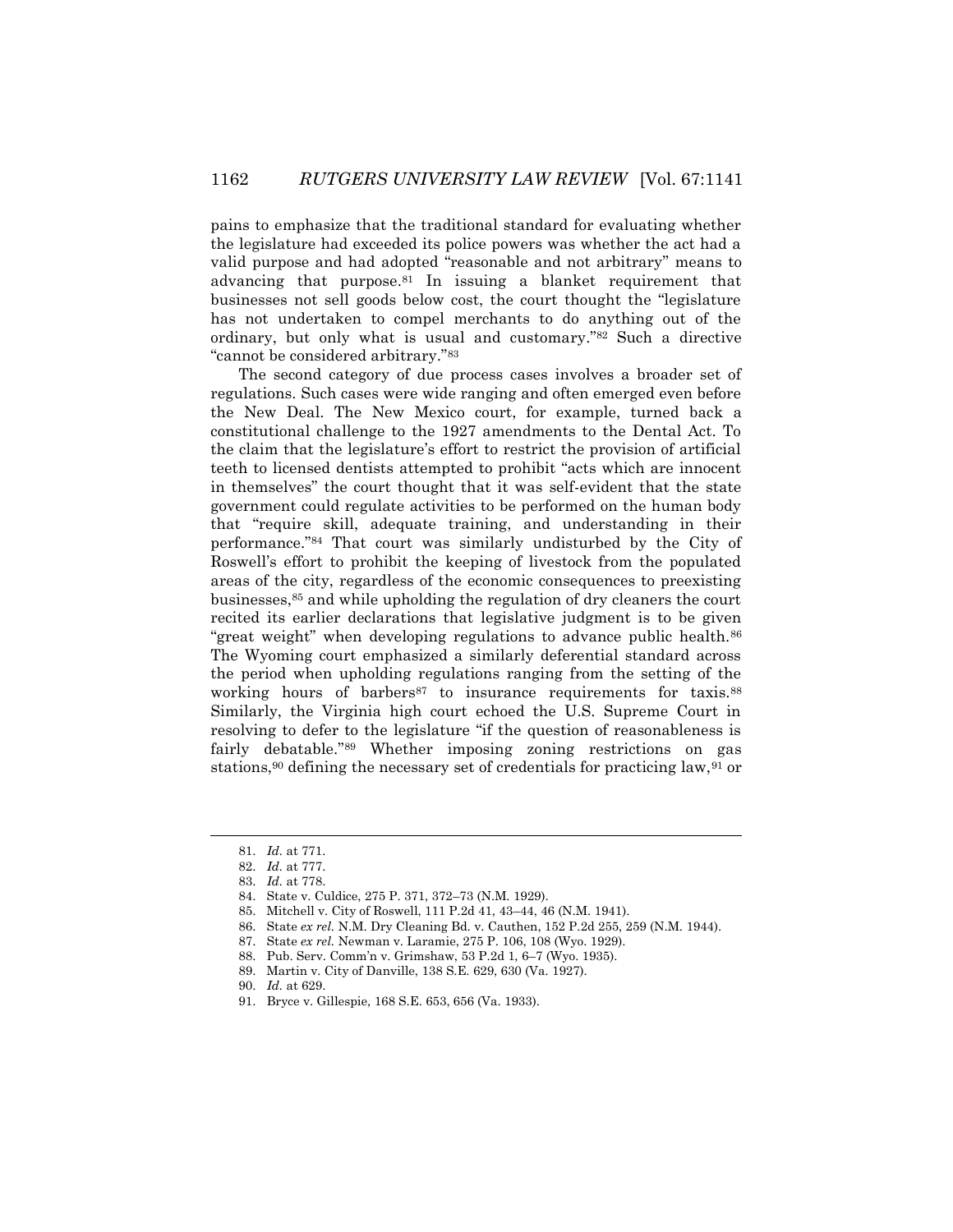limiting who can sell eyeglasses,  $92$  legislative bodies could expect to see their actions upheld by the Virginia court.

Cases involving claims that the state had impaired the obligation of contracts form a closely related category. Although the U.S. Supreme Court upheld a mortgage moratorium in Minnesota, Robert Jackson noted that the battle lines had been drawn in that case, with a nearmajority of the Justices "asserting a power and duty in the judiciary to stop any governmental body—state or federal—from interfering with an economy of *laissez faire*" or restricting the "established privileges of property."<sup>93</sup> The loosening of the strictures of the Contracts Clause was central both to the specific policies favored by reformers and to the broader philosophy of governance advanced by the New Dealers. On occasion, the state lost in these courts on Contracts Clause claims, but such losses were not common. In New Jersey, the court invalidated the state's 1933 rule that allowed a judicial substitution of the "fair market value" of a property for the actual proceeds from a foreclosure sale when determining how much a debtor might still owe to a creditor on a mortgage.<sup>94</sup> The state law compels the creditor "to forfeit a part of the debt which his contract, valid and enforceable when made, gave him."<sup>95</sup> The statute did not seem to take the form of a targeted emergency measure, but the judges were skeptical of "the intimation that an emergency automatically lifts all constitutional restraints."<sup>96</sup> Similarly, the Virginia high court struck down a 1934 statutory provision that allowed a state commission to suspend payments by building and loan associations in order to preserve its capital stock, finding that no other state in responding to the "widespread economic disturbances of the last few years" had gone as far as the Virginia legislature had done in impairing a contractual obligation.<sup>97</sup> In a series of subsequent cases, however, the New Jersey courts resolved several additional challenges to state and local actions restricting the ability of creditors to collect on contracted debts without invalidating another statute. When considering the creation of a municipal finance commission that assumed responsibility for municipal debts, the court emphasized the priority of the police power to see to public necessities over the contractual interests of private individuals.<sup>98</sup> Similarly, the financial liabilities of banks and

l

<sup>92.</sup> Ritholz v. Commonwealth, 35 S.E.2d 210, 224 (Va. 1945).

<sup>93.</sup> JACKSON, *supra* note 25, at 78, 82.

<sup>94.</sup> Vanderbilt v. Brunton Piano Co., 169 A. 177 (N.J. 1933).

<sup>95.</sup> *Id.* at 178.

<sup>96.</sup> *Id.* at 180.

<sup>97.</sup> Citizens Mut. Bldg. Ass'n v. Edwards, 189 S.E. 453, 456–58 (Va. 1937).

<sup>98.</sup> Hourigan v. N. Bergen Twp., 172 A. 193, 196–97 (N.J. 1934).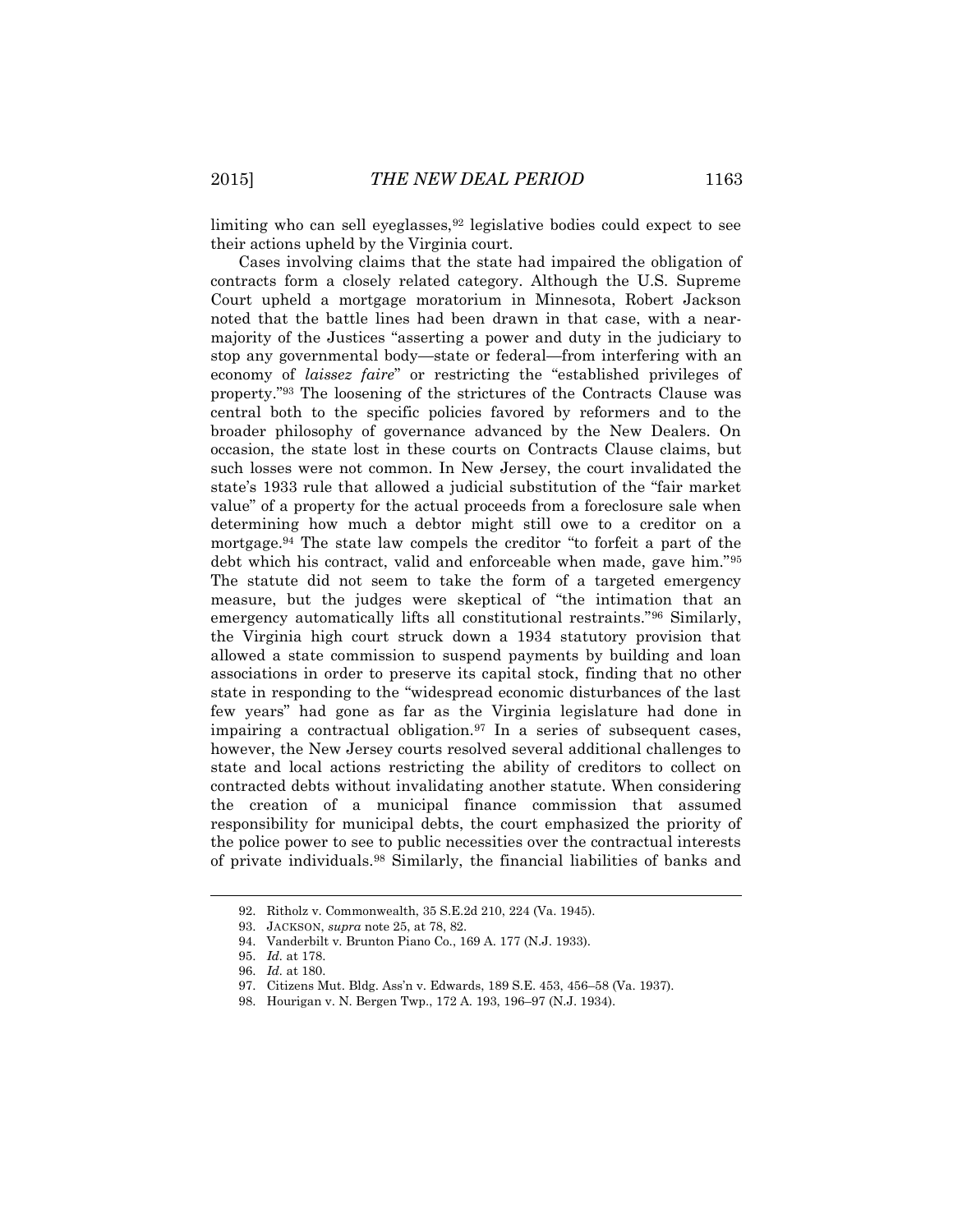other lending institutions were always subject to the overriding interest of the state's police powers in preserving the solvency of financial institutions and the continued availability of credit.<sup>99</sup> At the extremes (or at least what the judges perceived to be the extremes), the state courts were willing to strike down Depression-era statutes that were designed to benefit debtors at the expense of creditors, but they also drew on a variety of doctrinal resources to facilitate state efforts to shield debtors from their liabilities.

A substantial body of constitutional cases decided by these state courts addressed the fiscal operation of the government. Here too, the constitutional revolution was understood to endorse the "use by government of public funds for the *immediate* benefit of private persons in the realization of an *ulterior* public end."<sup>100</sup> State constitutions included far more and various restrictions on the fiscal operations of state and local governments than the Federal Constitution imposed on the national government. Nonetheless, similar underlying principles were at stake—to what degree did constitutional requirements restrict the ability of government officials to raise and disperse money, commit public resources, or relieve obligations to the public fisc. The more complex fiscal rules that could be found in state constitutional texts might have complicated the work of government officials and encouraged constitutional challenges to their efforts, but they rarely led state courts to stand in the way of the fiscal decisions of elected officials.

Constitutional challenges to decisions to tax, spend, and borrow took many forms. One class of such cases was closely akin to constitutional challenges to regulatory decisions under due process clauses, and met the same general fate. The Virginia court, for example, declared that it was a well settled principle that legislatures had "wide discretion in selecting the subjects of taxation," subject only to the limit that classifications for taxation could not be wholly arbitrary.<sup>101</sup> Taxation schemes did on rare occasions fail even such deferential standards, as happened with a New Mexico occupational tax that distinguished between retailers that sold their goods in small parcels and those that did not and another statute in

<sup>99.</sup> *See, e.g.*, Newman v. Asbury Park & Ocean Grove Bank, 198 A. 286, 288–90 (N.J. 1938); Bucsi v. Longworth Bldg. & Loan Ass'n, 194 A. 857, 863–64 (N.J. 1937). In still other cases, the court leaned on the right of the state to alter remedies for enforcing contracts. *See, e.g.*, Henderson v. Weber, 35 A.2d 609, 611 (N.J. 1944); Lapp v. Belvedere, 184 A. 837, 840–41 (N.J. 1936).

<sup>100.</sup> CORWIN, *supra* note 1, at 79.

<sup>101.</sup> Commonwealth v. Bibee Grocery Co., 151 S.E. 293, 294 (Va. 1930) (quoting Oliver Iron Mining Co. v. Lord, 262 U.S. 172 (1923)).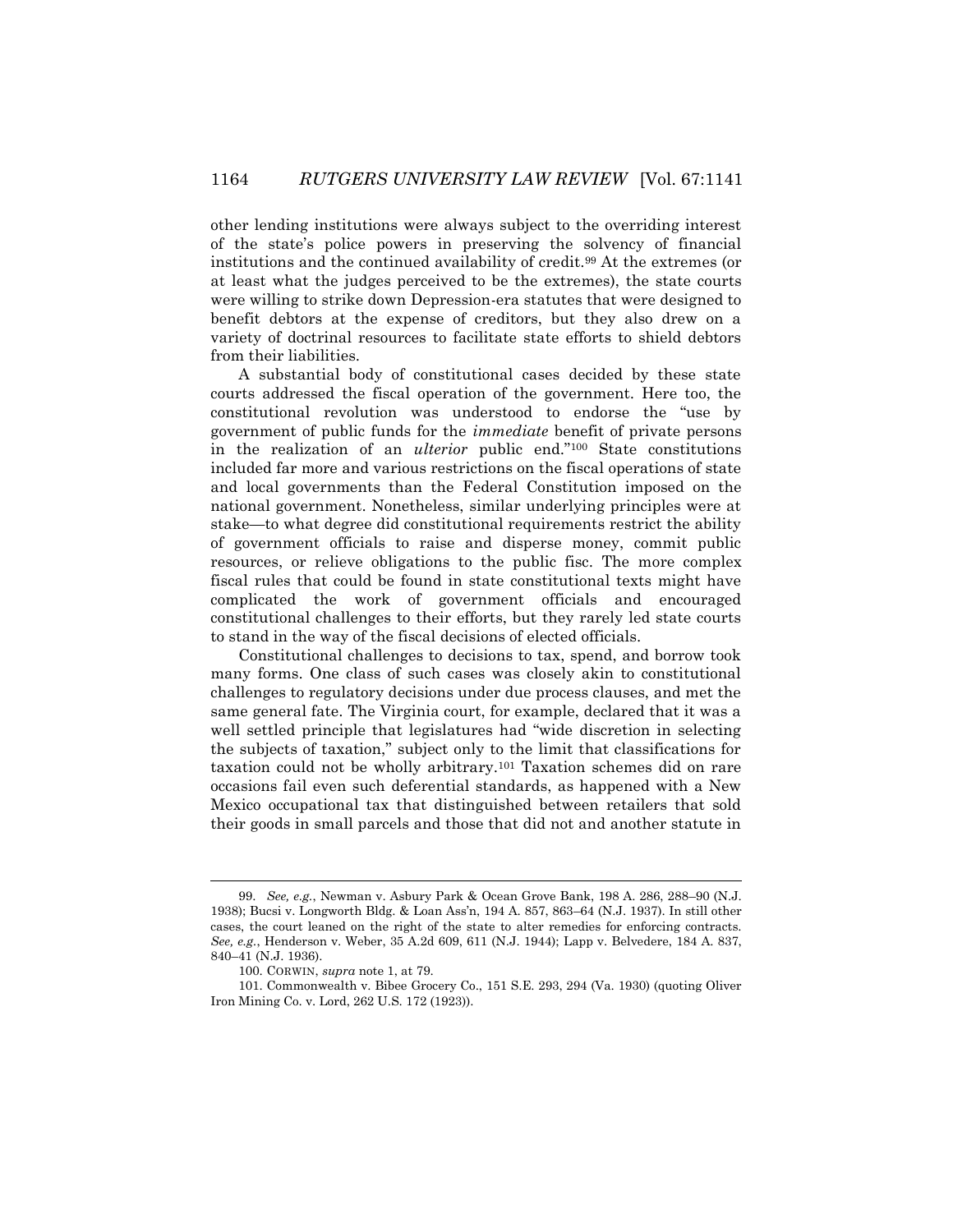the same case that relieved only uncultivated lands from their tax burden.<sup>102</sup>

Other types of cases reflected the more idiosyncratic restrictions of individual state constitutions. Many state constitutions include bans on the donation of public funds to private corporations. Although such textual provisions might be sufficient to prevent the most blatant of appropriations, courts were forced to confront more marginal cases. Over the course of the Great Depression, railroad companies accumulated nearly thirty-five million dollars in delinquent taxes owed to the State of New Jersey.<sup>103</sup> The legislature responded by adopting a repayment plan that waived twenty-four million dollars in interest, or what the legislature characterized as "penalties."<sup>104</sup> The courts objected to the legislators depleting "the peoples' treasury" with such a fiscal giveaway to the railroads.<sup>105</sup> Other common constitutional provisions restricted how state and local governments could take on debt, challenging politicians to find creative ways of circumventing such limits. When the New Mexico town of Springer took a loan from the newly created Federal Reconstruction Finance Board in exchange for revenue bonds that drew on the income generated by the municipal waterworks, a taxpayer objected that the town had contracted a debt without the constitutionally required approval of the taxpaying electors. The New Mexico court demurred, observing that a "'debt' in the constitutional sense" includes only unconditional obligations on the municipality, not obligations on restricted sources of public funds.<sup>106</sup> Likewise, the Virginia court held that local taxpayers did not have to approve loans for the construction of school buildings, so long as the money was borrowed from the state government,<sup>107</sup> and counties did not have to receive approval from the voters before agreeing to serve as guarantors of bonds issued by utility districts, just so long as the county itself did not issue the bonds.<sup>108</sup>

Finally, a number of cases addressed themselves to primarily structural issues relating to how government is organized and power is

<sup>102.</sup> Durand v. Middle Rio Grande Conservancy Dist., 123 P.2d 389 (N.M. 1941); Safeway Stores v. Vigil, 57 P.2d 287 (N.M. 1936).

<sup>103.</sup> Wilentz v. Hendrickson, 28 A.2d 199, 202 (N.J. 1944).

<sup>104.</sup> *Id.*

<sup>105.</sup> *Id.* at 204–05; *see also* Clovis v. Sw. Pub. Serv. Co., 161 P.2d 878 (N.M. 1945) (allowing an extended payment plan in the sale of utility properties to a private corporation); State v. Montoya, 255 P. 634 (N.M. 1927) (providing that the waiver of property taxes accrued before 1910 violates the constitutional prohibition on releasing obligations to the state).

<sup>106.</sup> Seward v. Bowers, 24 P.2d 253, 253 (N.M. 1933).

<sup>107.</sup> Bd. of Supervisors of King & Queen Cnty. v. Cox, 156 S.E. 755 (Va. 1931).

<sup>108.</sup> Bourne v. Bd. of Supervisors of Henrico Cnty., 172 S.E. 245 (Va. 1934).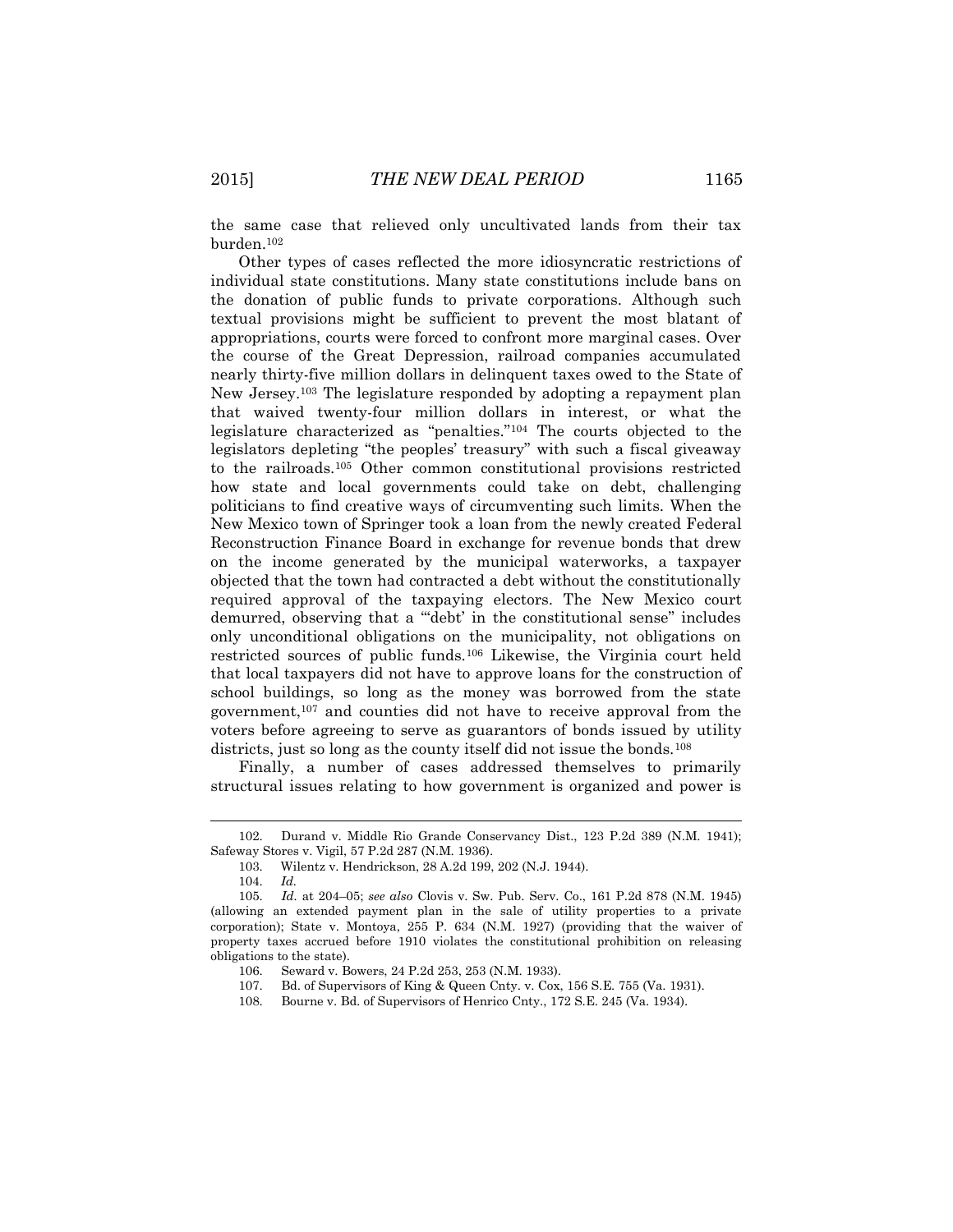distributed among governmental organs.<sup>109</sup> At the national level, Edward Corwin emphasized the necessity of the New Deal Court allowing the concentration of government power—with power flowing from the states to the national government and from the legislature to the executive and the abandonment of old notions of structural limits on political power.<sup>110</sup> In the states during this period, the courts regularly heard constitutional challenges to how legislators delegated power to other government officials. But the state cases highlight the extent to which such questions were routinely raised by the kind of governmental activities that had become commonplace in the twentieth century and the extent to which state judges had reached an accommodation with the administrative state. Courts were likely to object when seemingly judicial tasks were delegated to executive officials, such as giving the police chief the authority to revoke driver's licenses<sup>111</sup> or city managers the authority to deny poolroom licenses.<sup>112</sup> Delegating rulemaking authority, however, was less problematic. The legislature could authorize railroad commissions to determine whether and where to require the construction of overhead crossings,<sup>113</sup> authorize alcohol control boards to develop rules governing the transportation of alcoholic beverages on state roads,<sup>114</sup> and empower courts to review proposed rules developed by conservation boards.<sup>115</sup>

There is good reason why the 1930s has been regarded as a watershed moment in the history of American constitutional law. The U.S. Supreme Court spent the first part of that decade battling the ascendant forces of the New Deal, and the latter part of that decade retreating in the face of the New Deal and rewriting constitutional law in order to accommodate the changes that were taking place in the rest of the government. That story of constitutional transformation is, however, radically incomplete if we do not take into account the developments in the states. This Article makes an initial exploration of the largely unexamined territory of the history of judicial review in the states. In the

<sup>109.</sup> More particular still were questions about legislative invocation of emergency constitutional provisions. *See, e.g.*, Hutchens v. Jackson, 23 P.2d 325 (N.M. 1933) (providing that the legislature may invoke emergency powers).

<sup>110.</sup> CORWIN, *supra* note 1, at 96.

<sup>111.</sup> Thompson v. Smith, 154 S.E. 579 (Va. 1930).

<sup>112.</sup> Assaid v. City of Roanoke, 18 S.E.2d 287 (Va. 1942).

<sup>113.</sup> S. Ry. Co. v. Commonwealth, 167 S.E. 578 (Va. 1933).

<sup>114.</sup> Dickerson v. Commonwealth, 24 S.E.2d 550 (Va. 1943).

<sup>115.</sup> Gutierrez v. Middle Rio Grande Conservancy Dist., 282 P. 1 (N.M. 1929). Legislatures could not delegate such basic and unrestricted policy decisions as the specification of game animals, however. State *ex rel.* Sofeico v. Heffernan, 67 P.2d 240 (N.M. 1936).